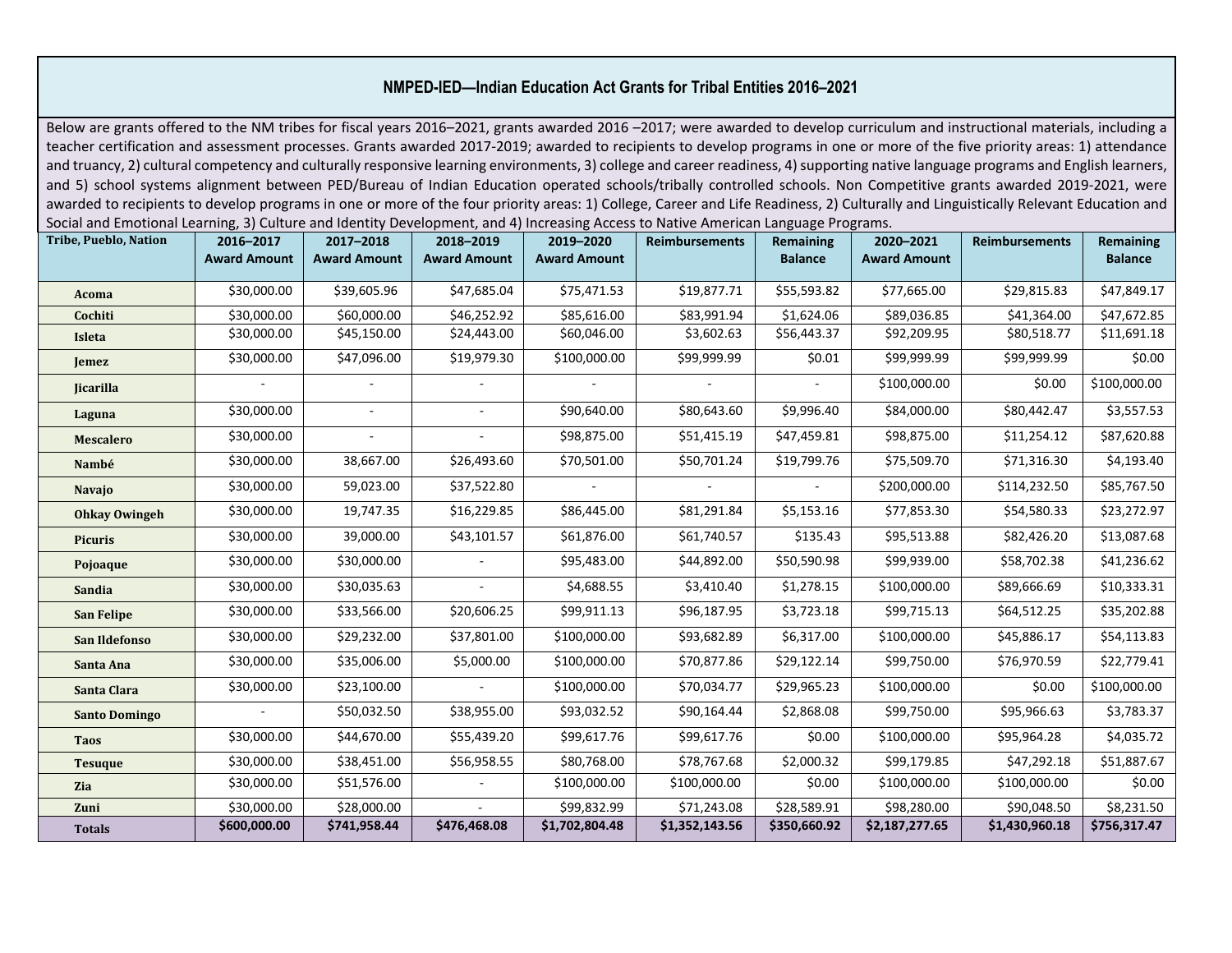| TRIBE,<br>Pueblo,<br><b>Nation</b> | <b>20-21 PRIORITIES</b>                                                                                                                                                                                                                                                                                                                                                                                                                                                                                                                                                                                                                                                                                                                                                                                                                                                                                                                                                                                                                                                                                                                                                               | 20-21 Outcomes                                                                                                                                                                                                                                                                                                                                                                                                                                                                                                                                                                                                                                                                                                         |
|------------------------------------|---------------------------------------------------------------------------------------------------------------------------------------------------------------------------------------------------------------------------------------------------------------------------------------------------------------------------------------------------------------------------------------------------------------------------------------------------------------------------------------------------------------------------------------------------------------------------------------------------------------------------------------------------------------------------------------------------------------------------------------------------------------------------------------------------------------------------------------------------------------------------------------------------------------------------------------------------------------------------------------------------------------------------------------------------------------------------------------------------------------------------------------------------------------------------------------|------------------------------------------------------------------------------------------------------------------------------------------------------------------------------------------------------------------------------------------------------------------------------------------------------------------------------------------------------------------------------------------------------------------------------------------------------------------------------------------------------------------------------------------------------------------------------------------------------------------------------------------------------------------------------------------------------------------------|
| Acoma                              | The Acoma Department of Education grant priorities are College,<br>Career and Life Readiness - with a focus for improved<br>educational outcomes to address academic challenges such as,<br>truancy and chronic absenteeism. Acoma planned on focusing on<br>1) Developing an educational support for elementary and<br>secondary students that are at-risk using an individual<br>educational goal process, 2) Create partnerships with<br>local/statewide programs, universities, colleges and trade<br>schools, 3) Identify additional funding sources for this project and<br>work towards institutionalizing the project into a Department of<br>Education Program for capacity, 4) Serve at least 50 students (or<br>more) in the first 6-months of operation, 5) Create a referral<br>sheet with identified resources to address student needs and<br>decrease/eliminate at-risk factors affecting academic success.                                                                                                                                                                                                                                                           | Provided homework assistance,<br>$\bullet$<br>tutoring and access to technology.<br>Completed Individual Education<br>$\bullet$<br>Goal sheets for 33 elementary<br>students.<br>15 consultation calls with district.<br>$\bullet$<br>Conducted 6 parent-community<br>$\bullet$<br>forums, with 147 participants.                                                                                                                                                                                                                                                                                                                                                                                                      |
| Cochiti                            | The Pueblo of Cochiti Education grant priorities were Increasing<br><b>Access to Native American Language Programs and Culturally</b><br>and Linguistically Relevant Education and Social and Emotional<br>Learning - The Pueblo of Cochiti's goal is to maintain services and<br>language acquisition through Cochiti Pueblo. 1) The Pueblo of<br>Cochiti will maintain the current regular full-time Keres Language<br>Instructor position year-round. This position will be used to<br>provide classroom-based instruction in the local schools to K-12<br>students; 2) This instructor will work closely with the local schools<br>to provide direct learning experiences at schools that serve<br>Cochiti pueblo students and will participate in training/workshops<br>when able. 3) The instructor will continue with the development<br>and implementation of the Keres language curriculum.                                                                                                                                                                                                                                                                                  | Keres activity packets were<br>$\bullet$<br>distributed to 80% of Cochiti<br>students.                                                                                                                                                                                                                                                                                                                                                                                                                                                                                                                                                                                                                                 |
| Isleta                             | The Isleta Tiwa grant priorities were Culture and Identity<br>Development Students/community members will participate in a<br>project based program entitled community problem solvers.<br>Students will model, present, analyze and will demonstrate<br>critical thinking skills through Tiwa language presentations to the<br>following; 1) Parents, 2) Tribal Council, 3) Governor, 4)<br>Community Meetings. This goal will instill a sense of pride,<br>identity, and problem solving skills in students. Partners that<br>sponsor this project is University of New Mexico Engineering<br>Program.<br>1) The Department of Education and Tiwa Language long term<br>goals will increase organization and sustainability by training staff<br>to use language on a daily basis when working with students.<br>Professional Development will help teachers to become trainers<br>of trainers and instill the love of language and pride in student<br>lessons.<br>2) The full time language teachers will strengthen and support<br>the present structure of the educational program K-12, by<br>supporting existing programs during the day, evenings and<br>weekend activities. | College engagements nights<br>$\bullet$<br>executed for 150 students every<br>month January-May, which were<br>provided 2-3 times per month.<br>150 students were provided the<br>$\bullet$<br>opportunity to schedule 1:1<br>appointments with Higher Ed staff.<br>Tutoring and career development<br>$\bullet$<br>services were provided to students<br>with need.<br>150 students engaged in<br>$\bullet$<br>interactive Tiwa language lessons,<br>provided in-school, during<br>summer programming, and<br>virtually.<br>30 students received hot spots to<br>$\bullet$<br>continue Tiwa language lessons<br>virtually.<br>Collaborated with districts to<br>$\bullet$<br>identify areas of strength and<br>growth |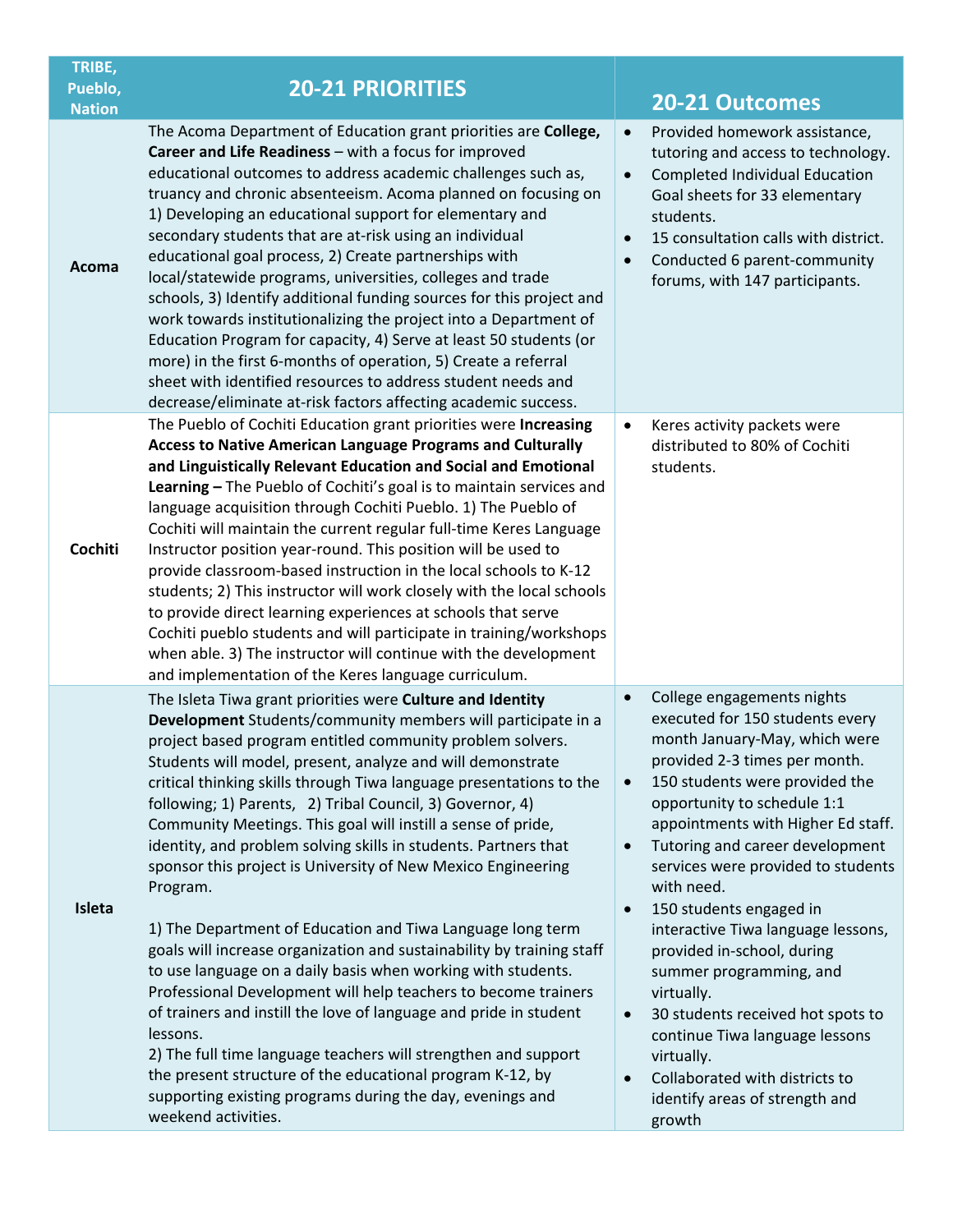|                  | 3) Elders will be used as a resource in completing projects which<br>may include videotaping, listening to stories, reading stories, and<br>interpreting stories to students K-12.                                                                                                                                                                                                                                                                                                                                                                                                                                                                                                                                                                                                                                                                                                                                                                                                                                                                                                         |                                                                                                                                                                                                                                                                                                                                                                             |
|------------------|--------------------------------------------------------------------------------------------------------------------------------------------------------------------------------------------------------------------------------------------------------------------------------------------------------------------------------------------------------------------------------------------------------------------------------------------------------------------------------------------------------------------------------------------------------------------------------------------------------------------------------------------------------------------------------------------------------------------------------------------------------------------------------------------------------------------------------------------------------------------------------------------------------------------------------------------------------------------------------------------------------------------------------------------------------------------------------------------|-----------------------------------------------------------------------------------------------------------------------------------------------------------------------------------------------------------------------------------------------------------------------------------------------------------------------------------------------------------------------------|
| Jemez            | The Pueblo of Jemez Education grant priorities were College,<br><b>Career and Life Readiness and Increasing Access to Native</b><br>American Language Programs- 1) Professional Development,<br>training and/or degree attainment/advancement for staff in all<br>programs and schools to help further strengthen the Language<br>Immersion program and components responsive to each<br>program/schools implementation plan and strategy. 2) Further<br>review and analyze the Photo Voice (conducted in partnership<br>with Arizona State University) Research Display and Results to<br>develop themes, lesson plans, and activities that can be<br>implemented across all school systems and grades. Continue to<br>coordinate with the "Creative Team" to take the lead in<br>developing language immersion materials, resources and supplies<br>that promote and increase language development as well as aid<br>student learning in the classrooms and community through a<br>multi-media and experiential based approach tied to classroom<br>lessons and the language curriculum. | 74 students received 45-60<br>$\bullet$<br>minutes of daily Dine language<br>instruction.<br>Lesson plans were created and<br>$\bullet$<br>reviewed by educational<br>leadership.<br>Weekly meetings with the<br>$\bullet$<br><b>Professional Learning Community</b><br>were conducted.<br>Quarterly virtual meetings were<br>$\bullet$<br>conducted with IEC Committee.    |
| Jicarilla        | Did not use funding                                                                                                                                                                                                                                                                                                                                                                                                                                                                                                                                                                                                                                                                                                                                                                                                                                                                                                                                                                                                                                                                        |                                                                                                                                                                                                                                                                                                                                                                             |
| Laguna           | The Pueblo of Laguna Education grant priorities were Culturally<br>and Linguistically Relevant Education and Social and Emotional<br>Learning- The goals of their proposed program will be based on<br>the Pueblo of Laguna Education Strategic Plan which seeks to<br>preserve Laguna's core values, culture, and community; capture<br>Indigenous knowledge; ensures Laguna students receive high-<br>quality and culturally appropriate education regardless of where<br>they attend school; expands the teaching of basic life skills<br>through authentic project based, hands-on learning, and uses<br>existing Laguna resources.                                                                                                                                                                                                                                                                                                                                                                                                                                                    | Graphic designer and audio tech<br>$\bullet$<br>created language materials for<br>website with 1,023 registered<br>users.<br>Teacher language pilot program<br>$\bullet$<br>for virtual hands-on learning<br>launched in 2 schools for<br>storytelling, cooking, and cultural<br>arts and crafts.<br>Development of stage 1 of<br>curriculum mapping and<br>implementation. |
| <b>Mescalero</b> | The Mescalero Apache Education grant priorities were Increasing<br>Access to Native American Language Programs. This is the<br>second year of the project, which they will produce "Intermediate<br>Low, Intermediate Mid, and Intermediate High" levels of the MAL<br>Curriculum (corresponding, roughly, to middle school). As they<br>produce the MAL Curriculum, we will begin to use it in the<br>Mescalero Apache Schools, Mescalero Head Start, Mescalero<br>Daycare, and the Mescalero Apache Tribe Language Program. We<br>also will make the MAL Curriculum available to Native Students<br>who attend public schools off-reservation in Ruidoso NM and<br>Tularosa NM (two towns that abut the Reservation).                                                                                                                                                                                                                                                                                                                                                                    | EOY report not provided,                                                                                                                                                                                                                                                                                                                                                    |
| <b>Nambe</b>     | The Pueblo of Nambe grant priorities were Culture and Identity<br>Development- The Pueblo of Nambe vision is to have a Native<br>Library, where our community members can come and find<br>indigenous books and movies by indigenous authors, illustrators,<br>and directors. They have purchased many items for this library<br>and will continually increase throughout the years to come. They<br>plan the layout of items and catalog them. Display cases will be<br>purchased. 7-1-2020 through 6-1- 2021. 1) Introduction of Tewa                                                                                                                                                                                                                                                                                                                                                                                                                                                                                                                                                    | 30% gain in Tewa language<br>$\bullet$<br>knowledge and a 25% gain in<br>culture knowledge.<br>Nambe Language Coordinator<br>$\bullet$<br>created year 2 curriculum for<br>PVSD Tewa Instructor.                                                                                                                                                                            |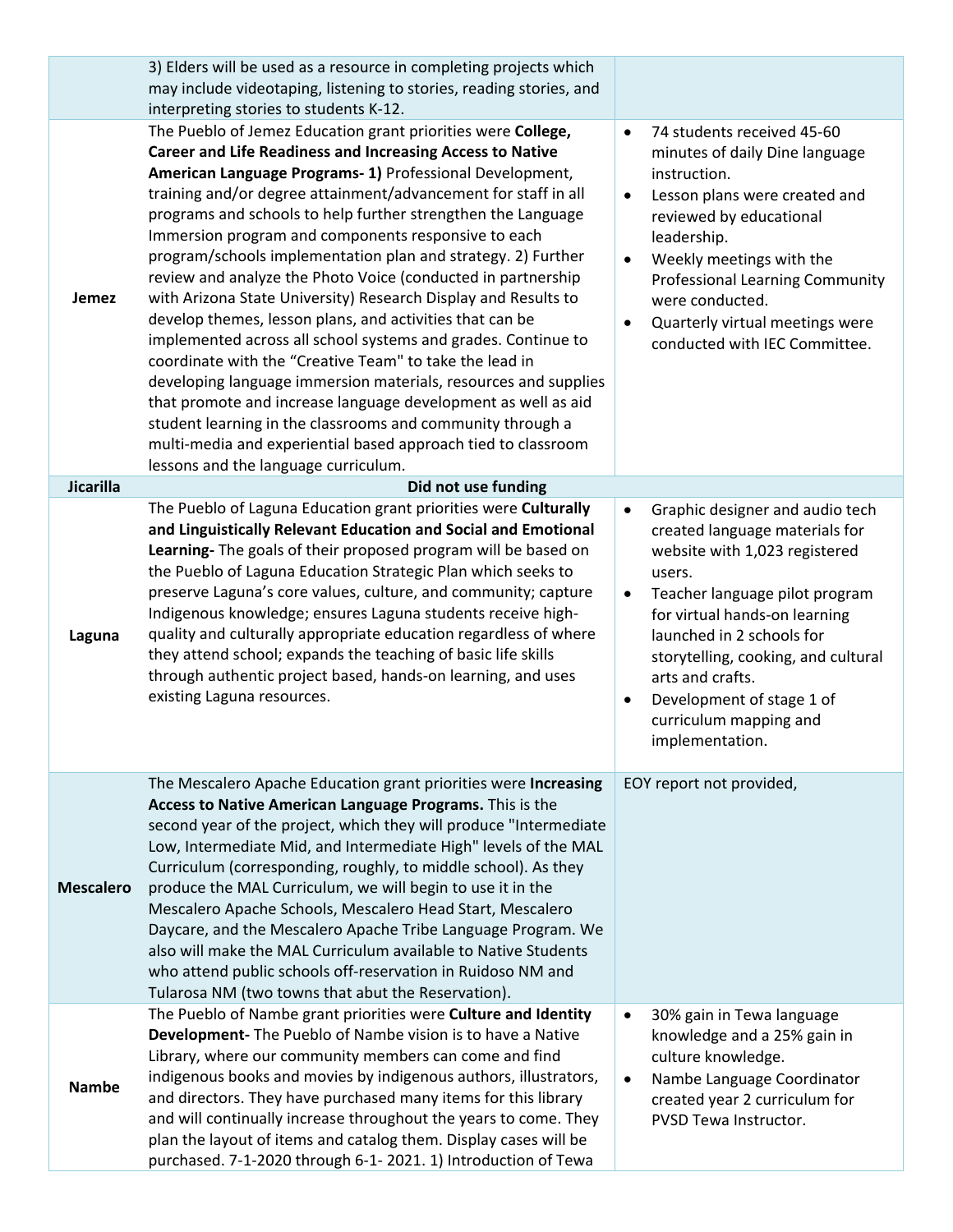|                  | Language and Culture, 2) Frequency of the use of Tewa Language<br>and their participation in/and understanding cultural activities 3)<br>To increase Tewa Language and Culture to 50 youth, by 10% at<br>the end of June 30, 2021.                                                                                                                                                                                                                                                                                                                                                                                                                                                                                                                                                                                                                                                                                                                                                                                                                                                                                                                                               | $\bullet$<br>$\bullet$<br>$\bullet$<br>$\bullet$ | Purchased historic and culturally<br>relevant books, videos, etc for<br>Native American Library.<br>Baby & Me Tewa Circle Head Start<br>Program, after-school program,<br>summer youth program, and adult<br>classes were provided to 515<br>students and participants.<br>Professional development for<br>online native language instruction<br>was provided.<br>4 days of cultural events were<br>provided to community members<br>along with a 2-week "Resiliency<br>and Connection to Our Lands<br>Walk" initiative.  |
|------------------|----------------------------------------------------------------------------------------------------------------------------------------------------------------------------------------------------------------------------------------------------------------------------------------------------------------------------------------------------------------------------------------------------------------------------------------------------------------------------------------------------------------------------------------------------------------------------------------------------------------------------------------------------------------------------------------------------------------------------------------------------------------------------------------------------------------------------------------------------------------------------------------------------------------------------------------------------------------------------------------------------------------------------------------------------------------------------------------------------------------------------------------------------------------------------------|--------------------------------------------------|---------------------------------------------------------------------------------------------------------------------------------------------------------------------------------------------------------------------------------------------------------------------------------------------------------------------------------------------------------------------------------------------------------------------------------------------------------------------------------------------------------------------------|
| Navajo           | The Department of Diné Education grant priorities were<br>Increasing Access to Native American Language Programs- The<br>goals of the Office of Standards, Curriculum, and Assessment<br>Development (OSCAD) are to plan, promote, develop and<br>implement Dine language, culture, history, and government<br>programs in schools on and near the Navajo Nation as follows, 1)<br>Create and publish instructional materials, online and/or paper<br>assessments and testing instruments for the teaching of Dine<br>language and culture, 2) Coordinate with other Department of<br>Dine Education programs, Dine College and Navajo Technical<br>University and other organizations in providing resources related<br>to Dine language, culture, history, and government programs.                                                                                                                                                                                                                                                                                                                                                                                            | $\bullet$<br>$\bullet$                           | Converted all Dine Language and<br>Culture assessments to be<br>administered through an online<br>platform, eliminating paper in-<br>person assessments for 25,810<br>students over 13 schools.<br>Trained DODE's Office of<br>Standards, Curriculum and<br>Assessment Development staff in<br>the new assessments.                                                                                                                                                                                                       |
| Ohkay<br>Owingeh | The Pueblo of Ohkay Owingeh were College, Career and Life<br><b>Readiness and Increasing Access to Native American Language</b><br>Programs- The Ohkay Owingeh Department of Education is<br>focused on helping high school students, juniors and seniors,<br>prepare as they enter into their higher education path. As Native<br>Students, it is harder for students to become "prepared" for life<br>after high school due to the lack of programs and services that<br>are provided. Necessary and valuable assistance shall include;<br>Chromebook check-outs, school supplies, ACT/SAT testing fees,<br>college application assistance, FAFSA assistance, scholarship<br>assistance, resume and mock interviews, etc.1) To increase the<br>number of participants in the Community Tewa Classes through<br>outreach and recruitment, 2) To recruit and certify two Tribal<br>Members to serve as Tewa Teachers, 3) Provide all Tewa<br>Students with copies of the Ohkay Owingeh Tewa Language<br>Dictionary, 4) Enter into Memorandum of Agreements with<br>schools and school districts, 5) Increase the fluency rates among<br>all Ohkay Owingeh Tribal Members by 10%, | $\bullet$<br>$\bullet$<br>$\bullet$<br>$\bullet$ | Provided college readiness<br>assistance and funding for 43 high<br>school seniors, focusing on<br>scholarship, college, and FAFSA<br>applications.<br>Collaborated with the Espanola<br>district for a summer youth<br>program and "Traditional Circle"<br>to provide 200 students with Tewa<br>language training and social<br>emotional wellbeing supports.<br>Tewa zoom classes were provided<br>to tribal community members.<br>95.5% of high school seniors<br>graduated and 100% of college<br>students graduated. |
| <b>Picuris</b>   | The Pueblo of Picuris grant priorities were Increasing Access to<br>Native American Language Programs- The Tiwa Language<br>Program uses a beginner level curriculum but lacks curricula for<br>intermediate and advanced speakers. Furthermore, in<br>anticipation of the COVID-19 pandemic and the possibility of a<br>Fall 2020 school delay, lesson plans for beginning speakers need                                                                                                                                                                                                                                                                                                                                                                                                                                                                                                                                                                                                                                                                                                                                                                                        | $\bullet$<br>$\bullet$                           | Held daily virtual Tiwa language<br>classes for 30 students.<br><b>Held Summer Tiwa Series for</b><br>students and community<br>members, including<br>parents/guardians.                                                                                                                                                                                                                                                                                                                                                  |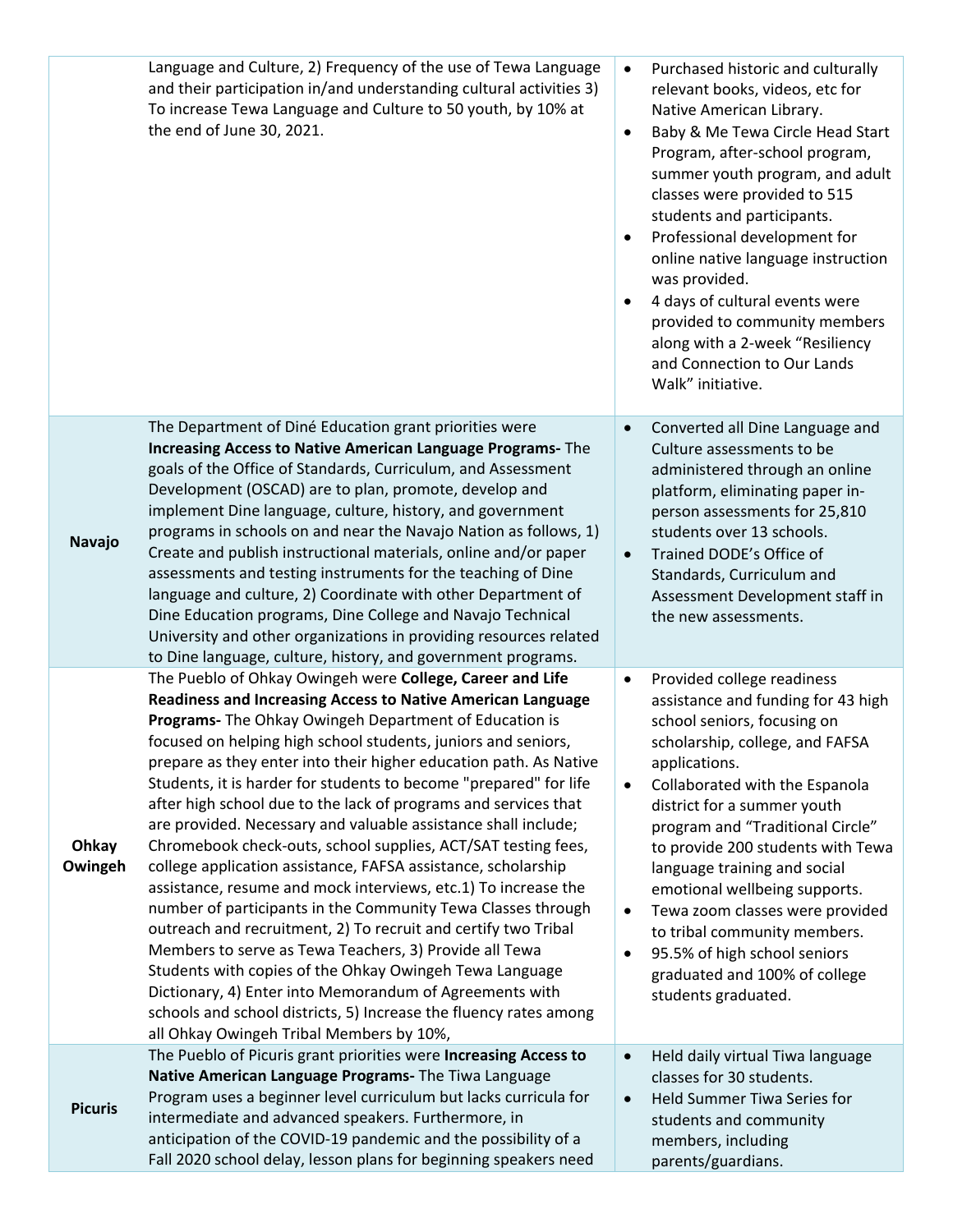|                   | to be adapted for stay-at home learning. Additionally, for<br>continuous year-round language learning to occur Tiwa language<br>components will be incorporated into summer programs and<br>community events.<br>1) Curriculum Development-incl. COVID-19 lesson planning,<br>intermediate and advanced levels<br>Capacity Development-language revitalization and<br>2)<br>teaching methods<br>3)<br>Obtaining traditional knowledge from community and<br>dissemination<br>Community outreach and tribal department<br>4)<br>collaboration<br>5)<br>Report writing and grant documentation                                                                                                                                                                | Audio and video recordings were<br>$\bullet$<br>created to start an online archive<br>Completed the Sowing Seeds Pilot<br>$\bullet$<br>Program for early childhood Tiwa<br>language curriculum.<br>Tiwa instructor received various<br>professional development for<br>indigenous and land-based<br>programming (Indigenous<br>Montessori Institute, Native<br>American Language Teacher's<br>Institute, ECHO and various<br>conferences.)<br>94% of K-12 students passed their<br>$\bullet$<br>respective Tiwa language<br>assessment. |
|-------------------|-------------------------------------------------------------------------------------------------------------------------------------------------------------------------------------------------------------------------------------------------------------------------------------------------------------------------------------------------------------------------------------------------------------------------------------------------------------------------------------------------------------------------------------------------------------------------------------------------------------------------------------------------------------------------------------------------------------------------------------------------------------|-----------------------------------------------------------------------------------------------------------------------------------------------------------------------------------------------------------------------------------------------------------------------------------------------------------------------------------------------------------------------------------------------------------------------------------------------------------------------------------------------------------------------------------------|
| Pojoaque          | The Pueblo of Pojoaque Education grant priorities are Increasing<br>Access to Native American Language Programs- For this project<br>outcomes would include 1 ) Greater enrollment in Tewa<br>Language Program classes; more diverse programming, the ability<br>to offer instruction to charter school students and public school<br>students; 2) Greater participation in tribal community events and<br>use of the Tewa language at those events; 3) greater expression<br>of cultural identity amongst tribal students; 4) Greater<br>expressions and demonstrations of cultural pride by tribal<br>students/youth, and by all tribal members; 5) established plans<br>for language instruction delivery when the classroom setting isn't<br>available. | Virtual language instruction<br>$\bullet$<br>provided for 43 students that<br>engaged entire families.<br>Virtual resources available through<br>$\bullet$<br>website.<br>Position description was created<br>$\bullet$<br>for a Private School Tewa<br>Language Instructor.                                                                                                                                                                                                                                                            |
| Sandia            | The Pueblo of Sandia Department of Education grant priorities<br>were Increasing Access to Native American Language Programs-<br>The vision of the Sandia Tiwa Language Program is to create a<br>Learning Environment in which Tiwa Language and Culture<br>permeates throughout the community on a daily basis.<br>1) The Language Program will increase culturally reflective<br>programming<br>2) Increase access to the language program and learning<br>3)<br>Increase organizational sustainability with additional staff<br>The short-term outcomes will increase the quantity and types of<br>learning materials for language program to include print and<br>electronic resources and; digitizing analog format materials to<br>new media.        | Online language instruction for<br>$\bullet$<br>kindergarten classes.<br>Created digital archive of<br>afterschool language lessons.<br>Created CDs and DVDs of language<br>lessons and songs along with<br>flashcards for afterschool<br>language students to take home to<br>families.<br>Smart Board was purchased to aid<br>$\bullet$<br>in daily online instruction for 30<br>students.                                                                                                                                            |
| <b>San Felipe</b> | The Pueblo of San Felipe Department of Education grant priorities<br>were College, Career and Life Readiness- The Pueblo of San<br>Felipe plans to 1) Establish community data related to technology<br>devices and connections in the Pueblo of San Felipe that can<br>support future planning and proposals for connectivity, 2)<br>Provide the equity and convenience of technology for secondary<br>students and their families who would otherwise be unable to<br>purchase a device, 3) Establishment of a strategic plan for<br>providing community driven language instruction preferences                                                                                                                                                          | Technology and language surveys<br>$\bullet$<br>were completed to determine<br>status and needs.<br>IT staff has been hired and the<br>$\bullet$<br>KLCC is fully staffed.<br>Bilingual seal process reviewed by<br>٠<br>selected students.<br>The Katishtya Language and<br>$\bullet$<br>Culture Committee (KLCC) has 90%<br>of the bylaws completed.                                                                                                                                                                                  |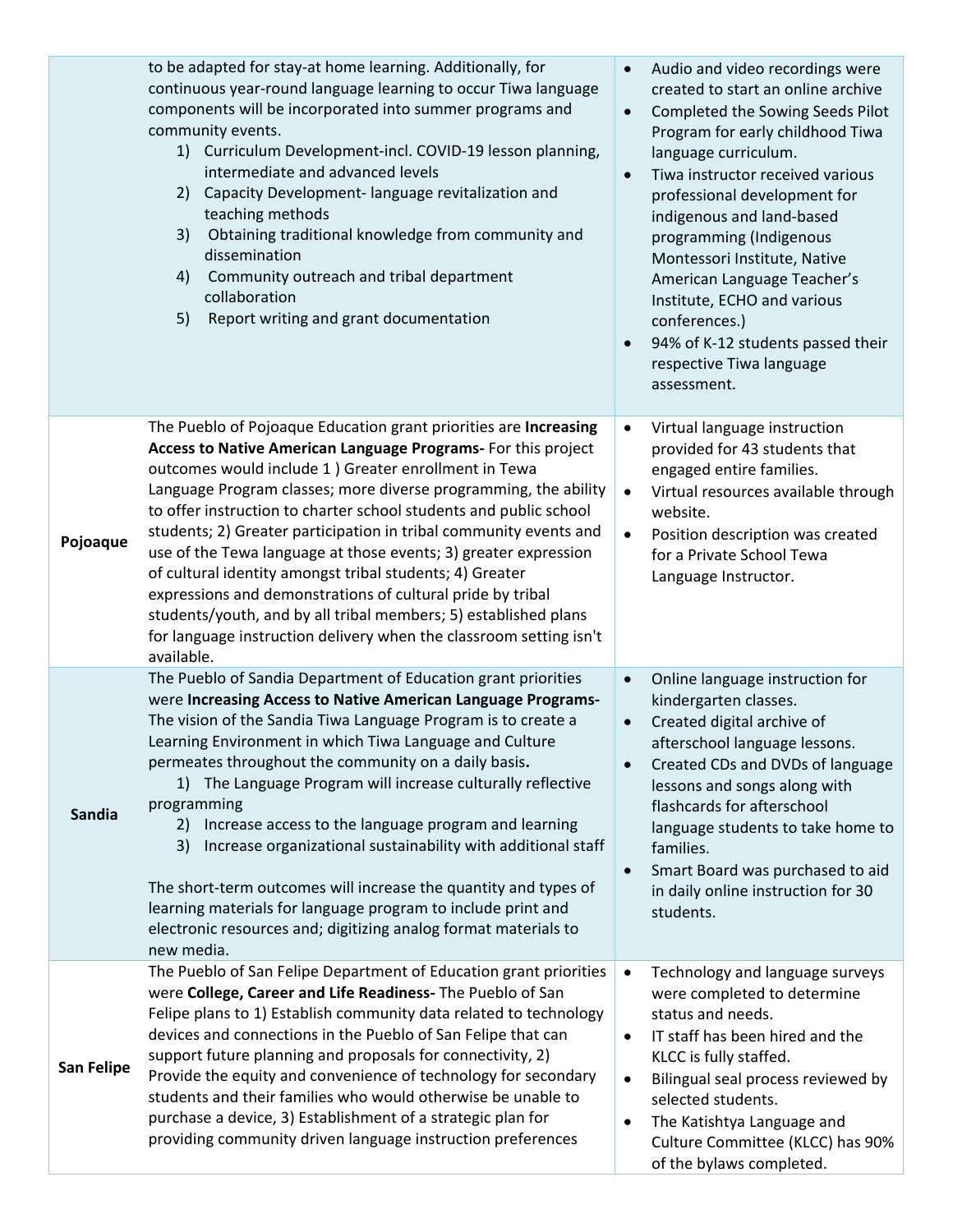|                         | and practices in the schools, 4) Inaugural graduating class of San<br>Felipe students having earned the bilingual seal                                                                                                                                                                                                                                                                                                                                                                                                                                                                                                                                                                                                                                                                                                                                                                                                                                                                                                                                                          |                                                                                                                                                                                                                                                                                                                                                                                                                                                                                                                                                                                                                                                     |
|-------------------------|---------------------------------------------------------------------------------------------------------------------------------------------------------------------------------------------------------------------------------------------------------------------------------------------------------------------------------------------------------------------------------------------------------------------------------------------------------------------------------------------------------------------------------------------------------------------------------------------------------------------------------------------------------------------------------------------------------------------------------------------------------------------------------------------------------------------------------------------------------------------------------------------------------------------------------------------------------------------------------------------------------------------------------------------------------------------------------|-----------------------------------------------------------------------------------------------------------------------------------------------------------------------------------------------------------------------------------------------------------------------------------------------------------------------------------------------------------------------------------------------------------------------------------------------------------------------------------------------------------------------------------------------------------------------------------------------------------------------------------------------------|
| San<br><b>Ildefonso</b> | The Pueblo of San Ildefonso grant priorities were College,<br>Career and Life Readiness and Culturally, Linguistically Relevant<br><b>Education and Social and Emotional Learning and Culture and</b><br>Identity Development The Pueblo de San Ildefonso Education<br>Department will provide the best, most unique and relevant<br>services, programming, and resources to develop educated and<br>professional leaders, support comprehensive educational<br>opportunities, promote holistic health and well- being, foster<br>cultural identity, and strengthen community.<br>Strategic Department Goals; 1) Provide free basic public library<br>services to the legal service area including circulating collections,<br>basic reference collections, and internet access, 2) Provide<br>programs and resources to meet the needs of community<br>members including early intervention, special education services,<br>tracking student achievement for the purposes of improving<br>academic performance, promoting higher education, and<br>fostering career readiness. | 170 teachers and students<br>$\bullet$<br>received culturally relevant<br>environmental curriculum via<br>zoom.<br>40 students had language and<br>$\bullet$<br>culture classes via zoom.<br>All students had technology<br>$\bullet$<br>support (wifi, chromebooks,<br>jetpacks etc).<br>Executed 10 cultural events for the<br>$\bullet$<br>community members of the<br>Pueblo of San Ildefonso<br>(dressmaking, graduation parade,<br>black on black pottery, etc).<br><b>Education Department delivered</b><br>$\bullet$<br>breakfast and lunch meals to<br>students until April 2021.<br>Hired two after-school program<br>$\bullet$<br>aides. |
| Santa Ana               | The Pueblo of Santa Ana Department of Education grant priorities<br>were College, Career and Life Readiness- The Education<br>Department will provide access to online and credit recovery<br>courses in the Santa Ana Pueblo Community library to allow high<br>school students an alternative setting, in order to increase class<br>completion to 100% in the required school year, along with a 2.0<br>grade average or higher. Short term goals and outcomes include<br>1) Reduce number of credit recovery courses by 25-50% each<br>semester, 2) Reduce number of absences by 25-50% each<br>semester, 3) Increase core course GPA average to 2.0 or higher,<br>4) Increase parent participation to 100% attendance for parent<br>teacher conferences with our community teacher 5) Increase on<br>time graduation rates to 100%, 6) Increase college/career<br>readiness through access to dual credit and higher education<br>opportunities.                                                                                                                           | 12 students received credit<br>$\bullet$<br>recovery support, reducing the<br>overall classes needed by 39.8%.<br>The GPA of the students in the<br>$\bullet$<br>credit recovery program increased<br>from 1.65 in to 3.33 by the end of<br>the school year.<br>Tutors were provided support for<br>$\bullet$<br>all middle and high school<br>students.                                                                                                                                                                                                                                                                                            |
| Santa<br><b>Clara</b>   | Did not use funding                                                                                                                                                                                                                                                                                                                                                                                                                                                                                                                                                                                                                                                                                                                                                                                                                                                                                                                                                                                                                                                             |                                                                                                                                                                                                                                                                                                                                                                                                                                                                                                                                                                                                                                                     |
| Santo<br>Domingo        | The Pueblo of Santo Domingo grant priorities were Increasing<br>Access to Native American Language Programs-Santo Domingo<br>Tribe propose to create a Kewa Keres Language Program which<br>will serve to facilitate and organize services to include all<br>pertinent Santo Domingo Tribal community including all students<br>in the Kewa Keres Language Instructional Programs within the<br>Bernalillo Public School District and Santa Fe Indian School, the<br>students families, the Tribal Governor's Administration, Kewa<br>Keres Language Governing Board and Kewa Keres Language<br>Board, New Mexico Public Education Department- Indian<br>Education Department. The Santo Domingo-Kewa Keres<br>Language Program proposes to achieve the continuous<br>transmission of Tribal language and Culture through several<br>measures.                                                                                                                                                                                                                                  | EOY report not provided,                                                                                                                                                                                                                                                                                                                                                                                                                                                                                                                                                                                                                            |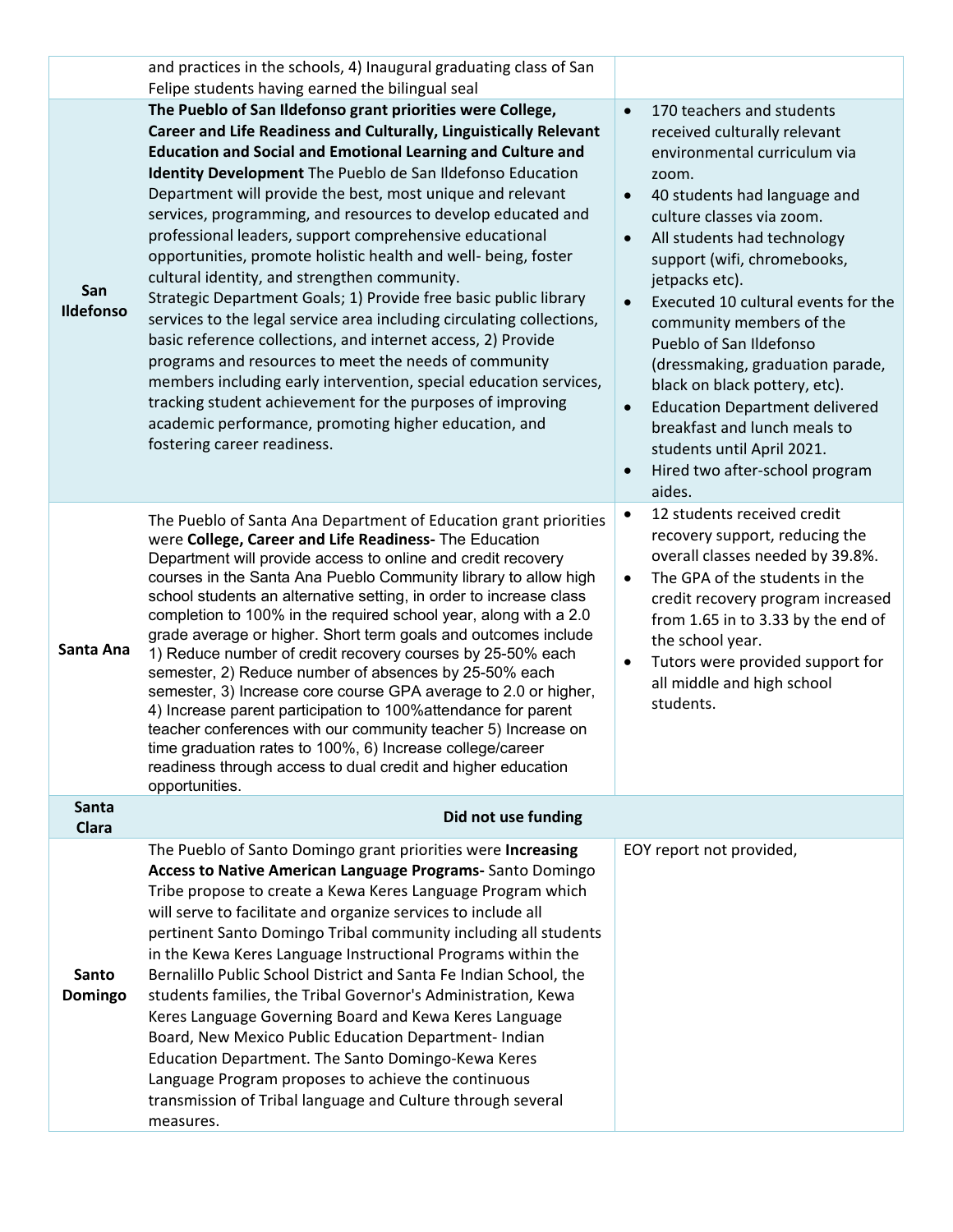| <b>Taos</b>    | The Pueblo of Taos Education grant priorities were Increasing<br>Access to Native American Language Programs- Taos Pueblo's<br>Tiwa Language Program aims to address the disruption of Tiwa as<br>the first language, and promote accessible opportunities for<br>utilizing the Tiwa language within the education system. The<br>community and elders are essential in this transition. Elders must<br>pass on their stories to future generations, this will help students<br>establish a strong tribal identity. A successful program will<br>address children and adults as Tiwa Language Learners.<br>Community meetings, social gatherings and presentations will be<br>an integral part of this program.                                                                                                                                                                 | Tiwa language classes were<br>$\bullet$<br>provided until mid-April for 34<br>students.<br>Biweekly meetings were held with<br>$\bullet$<br>Enos Garcia Elementary school to<br>address any issues.<br>Instructors provided mentoring<br>$\bullet$<br>and outreach to parents, along<br>with assisting with IEPs. |
|----------------|---------------------------------------------------------------------------------------------------------------------------------------------------------------------------------------------------------------------------------------------------------------------------------------------------------------------------------------------------------------------------------------------------------------------------------------------------------------------------------------------------------------------------------------------------------------------------------------------------------------------------------------------------------------------------------------------------------------------------------------------------------------------------------------------------------------------------------------------------------------------------------|-------------------------------------------------------------------------------------------------------------------------------------------------------------------------------------------------------------------------------------------------------------------------------------------------------------------|
| <b>Tesuque</b> | The Pueblo of Tesuque grant priorities were Increasing Access to<br>Native American Language Programs- Tewa instruction is also<br>part of our after school childcare program. Each student in this<br>program receives an hour of Tewa and Culture Instruction, daily.<br>We use the immersion model when delivering Tewa language<br>instruction. During Tewa class, students learn the language, cook<br>traditional meals, art, take field trips, dance, drumming, song,<br>storytelling etc                                                                                                                                                                                                                                                                                                                                                                                | EOY report not provided,                                                                                                                                                                                                                                                                                          |
| Zia            | The Pueblo of Zia grant priorities were College, Career and Life<br>Readiness and Culturally and Linguistically Relevant Education<br>and Social and Emotional Learning- The Pueblo of Zia Education<br>Department (POZED) seeks to address 1) academic gaps 2)<br>college, career and life readiness 3) Zia Keres language and<br>culture 4) child's attendance and behavior at school, and the<br>language program will be utilized in both the intervention and<br>prevention process of the connection program, as a way to bring<br>students closer to their culture and tradition. As part of the<br>preventive work the Zia Language Program will include topics in<br>their classes that will assist students in self identifying with who<br>they are, and where they come from.                                                                                       | Development of student tracking<br>$\bullet$<br>documents.<br>Technology purchased for<br>$\bullet$<br>infrastructure.<br>Increased college admissions and<br>$\bullet$<br>graduates.<br>Improved language curriculum and<br>$\bullet$<br>materials.                                                              |
| Zuni           | The Pueblo of Zuni Ashiwi College and Career Readiness Center<br>grant priorities were Culture and Identity Development-The<br>proposed activities will be completing the development of the<br>Shiwi'ma Bena Curriculum, continue to develop culturally<br>responsive material to support the curriculum, provide online<br>training on ancestral knowledge and indigenous teaching<br>methodologies for language teachers, and complete the Shiwi'ma<br>Bena; Language Assessment. The proposed activities will enhance<br>A:shiwi students to develop ancestral knowledge, Shiwi'ma<br>Bena; (Zuni language fluency), and develop healthy self-identity.<br>In addition, these developments will supplement the tribe's<br>college & career readiness priorities under the shiwi College &<br>Career Readiness Center and the Zuni Education & Career<br>Development Center. | Shiwi'ma Bena: Curriculum for<br>$\bullet$<br>PreK-Higher Education is 50%<br>complete.<br>Shiwi'ma Bena: Native Language<br>$\bullet$<br>Assessment 40% complete<br>Online training on culturally<br>$\bullet$<br>responsive training is 25%<br>complete, 90 teachers and 520<br>instructors participated.       |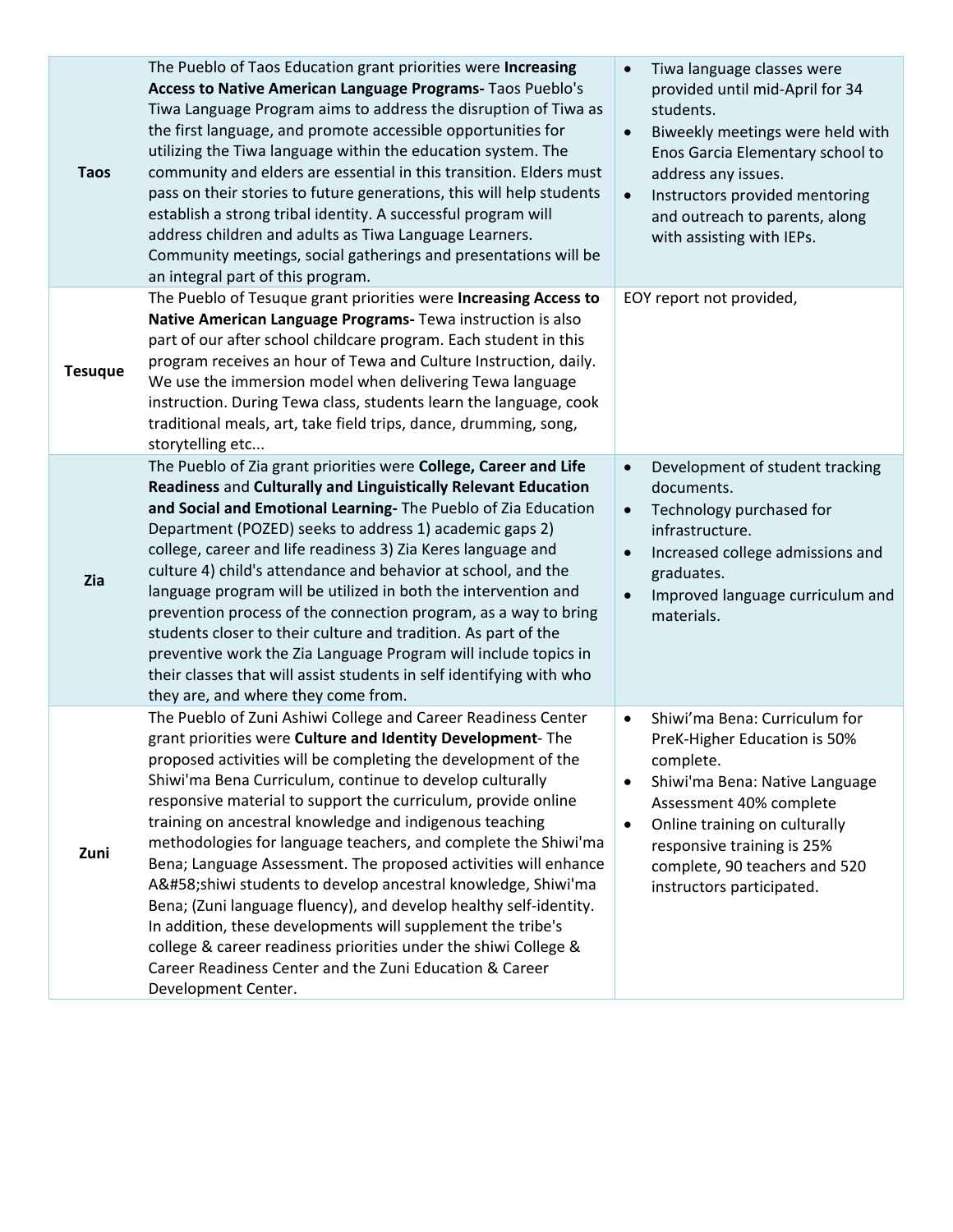## **NMPED-IED—Indian Education Act Grants for Tribal Entities 2016–2021**

These grants are available to local education agencies (LEAs), including state-chartered charter schools, and locally chartered charter schools, serving a significant numbers of Native American students for fiscal years 2016–2021. Grants awarded for 2016–2017, awarded to develop curriculum and instructional materials, including a teacher certification and assessment processes. Competitive grants awarded 2017-2018; awarded to recipients to develop programs in one or more of the five priority areas: 1) attendance and truancy, 2) cultural competency and culturally responsive learning environments, 3) college and career readiness, 4) supporting native language programs and English learners, and 5) school systems alignment between PED/Bureau of Indian Education operated schools/tribally controlled schools. Non Competitive grants awarded 2019-2021, were awarded to recipients to develop programs in one or more of the four priority areas: 1) College, Career and Life Readiness, 2) Culturally and Linguistically Relevant Education and Social and Emotional Learning, 3) Culture and Identity Development, and 4) Increasing Access to Native American Language Programs.

| <b>School Districts and</b>      | 2016-2017           | 2017-2018           | 2018-2019           | 2019-2020           | <b>Reimbursements</b> | Remaining      | 2020-2021           | <b>Reimbursements</b> | <b>Remaining</b> |
|----------------------------------|---------------------|---------------------|---------------------|---------------------|-----------------------|----------------|---------------------|-----------------------|------------------|
| <b>Charters</b>                  | <b>Award Amount</b> | <b>Award Amount</b> | <b>Award Amount</b> | <b>Award Amount</b> |                       | <b>Balance</b> | <b>Award Amount</b> |                       | <b>Balance</b>   |
|                                  |                     |                     |                     |                     |                       |                |                     |                       |                  |
| <b>APS</b>                       | \$25,000.00         | \$42.600.00         | \$56,466.00         | \$90,000.00         | \$81,552.12           | \$8,447.88     | \$89,914.00         | \$49,745.20           | \$40,168.80      |
| <b>Aztec Municipal Schools</b>   | \$25,000.00         | \$34,652.00         | \$42,893.06         | \$64,000.00         | \$53,179.88           | \$10,820.12    | \$75,000.00         | \$47,111.59           | \$27,888.41      |
| <b>Bernalillo Public Schools</b> | \$25,000.00         | \$32,000.00         | \$23,533.45         | \$90,000.00         | \$22,690.06           | \$67,309.94    | \$77,922.00         | \$39,110.26           | \$38,811.74      |
| <b>Bloomfield Public Schools</b> | \$25,000.00         | \$25,283.00         | \$9,000.00          | \$52,200.00         | \$17,368.45           | \$34,831.55    | \$53.052.00         | \$29,476.00           | \$23,576.00      |
| <b>Central Consolidated</b>      | \$25,000.00         | \$40,094.00         |                     | \$60,000.00         | \$35,434.46           | \$24,565.54    | \$90,000.00         | \$2,800.00            | \$87,200.00      |
| Cuba Independent                 | \$25,000.00         | \$25,243.00         | \$46,020.60         | \$90,000.00         | \$90,000.00           | \$0.00         | \$90,000.00         | \$84,152.11           | \$5,847.89       |
| <b>DEAP Charter</b>              | \$25,000.00         | \$15,429.00         | \$15,889.12         | \$74,540.00         | 450,586.97            | \$23,953.03    | \$90,000.00         | \$89,889.75           | \$110.25         |
| <b>Dream Dine</b>                | \$25,000.00         | \$20,079.00         | \$25,000.00         | \$67,301.00         | \$60,471.04           | \$6,829.96     | \$89,999.78         | \$89,999.78           | \$0.00           |
| <b>Dulce Independent</b>         | \$25,000.00         |                     |                     | \$47,907.00         | \$30,769.05           | \$17,137.95    | \$90,000.00         | \$72,879.40           | \$17,120.60      |
| <b>Espanola Public Schools</b>   | \$25,000.00         | \$3,750.00          |                     | \$83,909.00         | \$45,298.15           | \$38,610.85    | \$90,000.00         | \$55,908.25           | \$34,091.75      |
| <b>Farmington Municipal</b>      | \$25,000.00         | \$27,117.00         | \$22,700.00         | \$55,203.78         | \$45,296.02           | \$9,907.76     | \$40,218.05         | \$40,218.00           | \$0.05           |
| <b>Gallup MCS</b>                | \$25,000.00         | \$25,000.00         | \$29,916.88         | \$90,000.00         | \$56,820.17           | \$33,179.83    | \$90,000.00         | \$75,522.12           | \$14,477.88      |
| <b>Gordon Bernell</b>            |                     |                     |                     |                     |                       |                | \$81,100.00         | \$80,827.65           | \$272.35         |
| <b>Grants Cibola</b>             | \$25,000.00         | \$29,425.00         | \$21,739.92         | \$90,000.00         | \$84,994.27           | \$5,005.73     | \$90,000.00         | \$88,727.35           | \$1,272.65       |
| Hozho                            |                     |                     |                     | \$90,000.00         | \$89,707.35           | \$292.65       | \$90,000.00         | \$85,774.39           | \$4,225.61       |
| <b>Jemez Mountain</b>            | \$25,000.00         | \$25,118.19         | \$23,989.90         | \$25,000.00         | \$23,999.88           | \$1,000.12     | \$25,000.00         | \$22,909.28           | \$2,090.72       |
| <b>Jemez Valley</b>              | \$25,000.00         | \$29,942.00         | \$30,758.48         | \$50,000.00         | \$47,369.48           | \$2,630.52     |                     |                       |                  |
| <b>Las Cruces</b>                |                     |                     |                     |                     |                       |                | \$90,000.00         | \$60,293.59           | \$29,706.41      |
| <b>Los Lunas</b>                 | \$25,000.00         | \$6,680.00          | $\sim$              |                     |                       |                | \$90,000.00         | \$0.00                | \$90,000.00      |
| <b>Magdalena Municipal</b>       | \$25,000.00         | \$42,707.20         | \$59,595.61         | \$80,232.00         | \$55,965.36           | \$24,266.64    | \$90,000.00         | \$90,000.00           | \$0.00           |
| <b>Middle College High</b>       |                     |                     |                     |                     |                       |                | \$82,366.50         | \$82,366.00           | \$0.00           |
| <b>NACA</b>                      | \$25,000.00         |                     | \$25,006.30         | \$90,0000.00        | \$89,948.00           | \$52.00        | \$90,000.00         | \$26,148.99           | \$63,851.01      |
| Penasco                          |                     | \$17,000.00         | \$16,846.06         | \$85,263.18         | \$29,337.40           | \$55,925.78    | \$90,000.00         | \$40,000.00           | \$49,323.03      |
| Pojoaque                         |                     | \$1,500.00          | \$27,510.12         | \$90,000.00         | \$89,871.96           | \$128.04       | \$90,000.00         | \$61,624.28           | \$28,375.72      |
| <b>Rio Rancho</b>                | \$25,000.00         | \$10,000.00         | \$40,072.00         | \$84,950.00         | \$49,132.82           | \$5,817.18     | \$90,000.00         | \$55,776.72           | \$34,223.28      |
| <b>Ruidoso Municipal</b>         | \$25,000.00         |                     |                     | \$50,000.00         | \$11,190.86           | \$38,809.14    | \$50,000.00         | \$20,879.32           | \$29,120.68      |
| San Diego Riverside              |                     |                     | \$53,311.01         |                     |                       |                | \$90,000.00         | \$88,466.46           | \$1,533.54       |
| Santa Fe                         | \$25,000.00         | \$22,004.30         | $\sim$              | \$89,658.00         | \$43,530.60           | \$46,127.40    | \$89,325.00         | \$80,773.82           | \$8,551.18       |
| <b>Six Directions</b>            |                     |                     |                     | \$90,000.00         | \$65,552.38           | \$24,447.62    | \$90,000.00         | \$24,810.76           | \$65,189.24      |
| <b>Taos Municipal</b>            | \$25,000.00         | \$46,000.00         | \$22,469.26         | \$90,000.00         | \$28,221.02           | \$61,778.98    | \$89,749.80         | \$27,728.77           | \$62,021.03      |
| Vista Grande                     |                     |                     |                     |                     |                       |                | \$69,259.00         | \$68,865.96           | \$393.04         |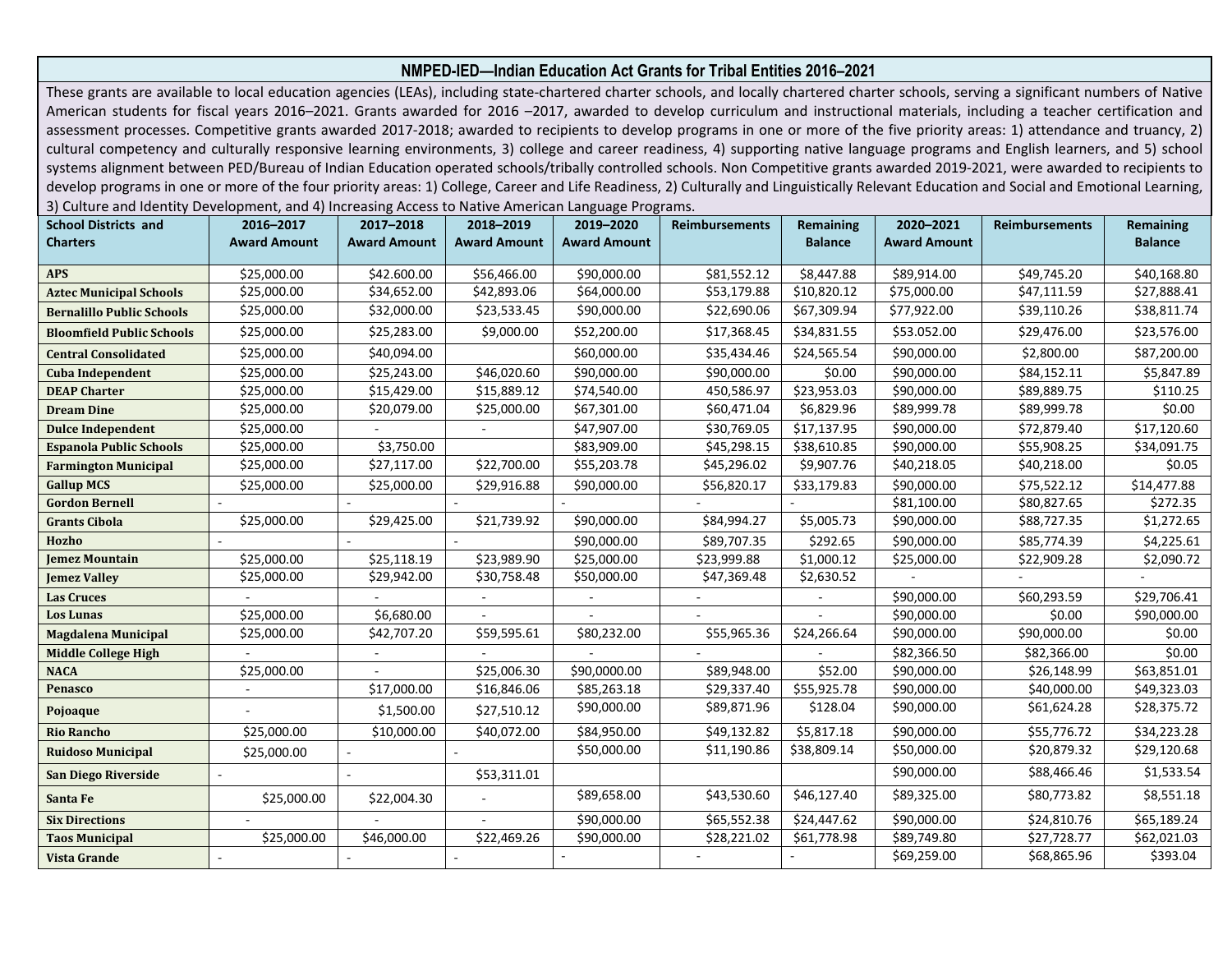| <b>School Districts and</b> | 2016-2017<br>Award | 2017-2018           | 2018-2019           | 2019-2020           | <b>Reimbursements</b> | <b>Remaining</b> | 2020-2021           | <b>Reimbursements</b> | Remaining      |
|-----------------------------|--------------------|---------------------|---------------------|---------------------|-----------------------|------------------|---------------------|-----------------------|----------------|
| <b>Charters</b>             | Amount             | <b>Award Amount</b> | <b>Award Amount</b> | <b>Award Amount</b> |                       | <b>Balance</b>   | <b>Award Amount</b> |                       | <b>Balance</b> |
| <b>Walatowa</b>             | \$25.000.00        | \$20,000.00         |                     | \$50,000.00         | \$49,905.62           | \$94.38          | \$64,649.00         | \$62,478.03           | \$2,170.97     |
| Zuni Public                 | \$25,000.00        | \$11,250.00         | \$19,061.85         | \$36.441.00         | \$14,520.13           | \$21,920.87      | \$52,769.00         | \$29.801.24           | \$22,967.76    |
| <b>Total</b>                | \$600,000.00       | \$510,273.69        | \$611,779.62        | \$2,016,604.96      | \$1,450,240.61        | \$566,364.35     | \$2,560,324.13      | \$1,775,742.04        | \$784,582.09   |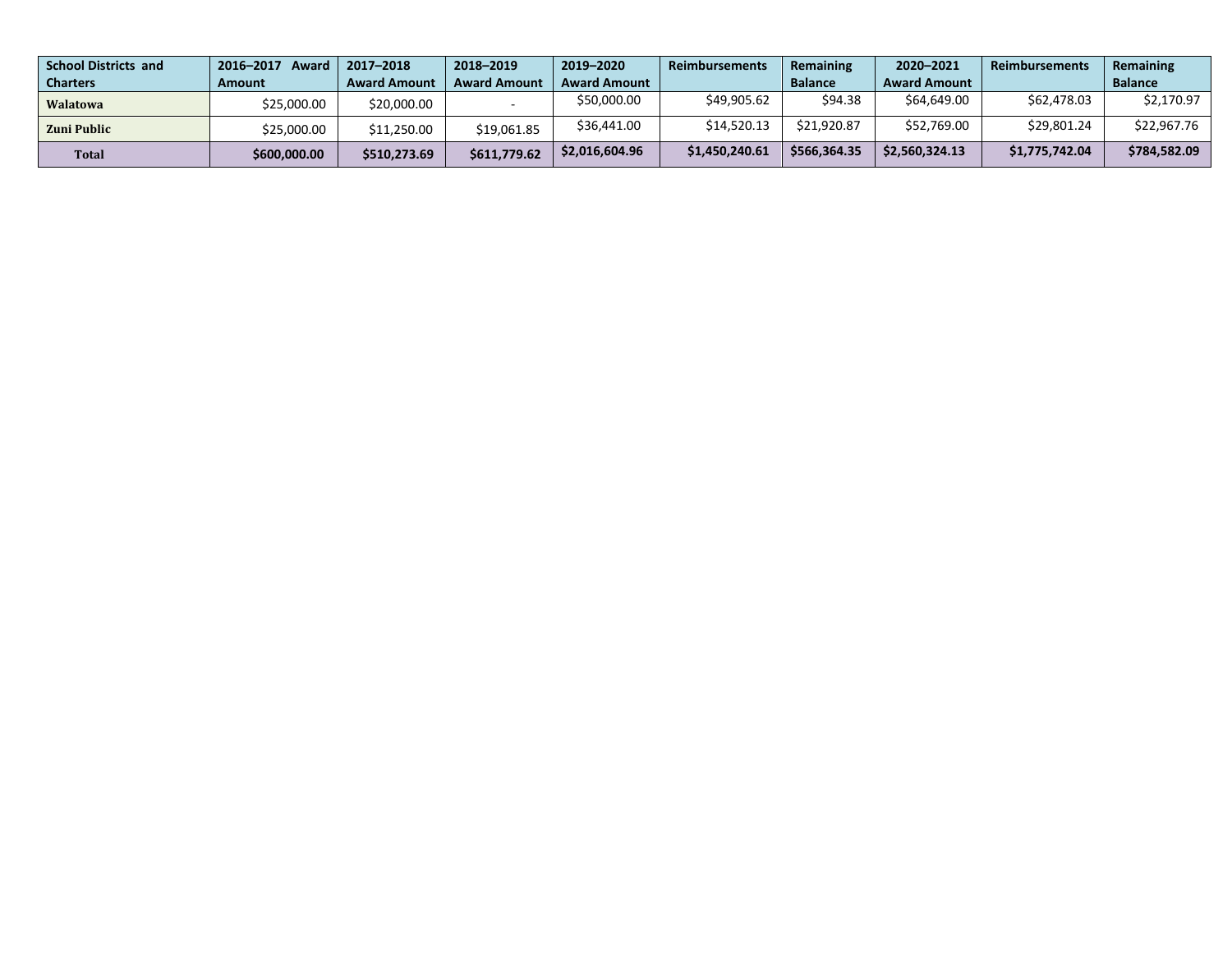| <b>SCHOOL DISTRICT &amp;</b>                                | 2020-21 Priorities                                                                                                                                                                                                                                                                                                                                                                                                                                                                                                                                                                                                                                                                                                                                                                                                                                         |                                                                                                                                                                                                                                                                                                                                                                                                                                                              |  |  |
|-------------------------------------------------------------|------------------------------------------------------------------------------------------------------------------------------------------------------------------------------------------------------------------------------------------------------------------------------------------------------------------------------------------------------------------------------------------------------------------------------------------------------------------------------------------------------------------------------------------------------------------------------------------------------------------------------------------------------------------------------------------------------------------------------------------------------------------------------------------------------------------------------------------------------------|--------------------------------------------------------------------------------------------------------------------------------------------------------------------------------------------------------------------------------------------------------------------------------------------------------------------------------------------------------------------------------------------------------------------------------------------------------------|--|--|
| <b>CHARTER SCHOOLS</b><br><b>Albuquerque Public Schools</b> | The Albuquerque Public School district grant priority<br>was College, Career and Life Readiness, to prepare<br>students at Cibola High School and Del Norte High<br>School to have the necessary knowledge and skills to<br>participate in a rapidly-changing, democratic society<br>by successfully transitioning to a post-secondary<br>institution and/or enter the workforce and compete<br>in the labor market, as well as align interests to the<br>career of the students choice and living fulfilling lives.<br>Jobs for America's Graduates (JAG) curriculum will<br>help increase graduation rate, prove employability in<br>the job market, increase development of job-related<br>skills, increase education motivation, help with<br>attainment of full-time jobs, and appropriate linkage<br>with internship & mentorship and job placement. | Full-time teacher hired to work<br>$\bullet$<br>with JAG program for college,<br>career, and life readiness.<br>1 Cibola High School student<br>$\bullet$<br>recruited for JAG program.<br>Teacher training and<br>$\bullet$<br>professional development<br>completed for new hire.<br>Baseline data collected for the<br>$\bullet$<br>JAG data management system.                                                                                           |  |  |
| <b>Aztec Municipal Schools</b>                              | The Aztec Municipal School District grant priorities<br>were College, Career and Life Readiness and<br><b>Increasing Access to Native American Language</b><br>Programs. Aztec plan to address/close the<br>achievement gap and increase educational<br>opportunities for American Indian students in an<br>effort to ensure that they remain engaged in school<br>and on a pathway to college/career/life success. In<br>order to do this we must also address challenges such<br>as transition planning and reduction in student<br>mobility within the Aztec Schools.                                                                                                                                                                                                                                                                                   | In-person after-school tutoring<br>٠<br>held at Aztec HS for 31<br>students, with certified math<br>and science teachers.<br>Guidance and mentorship<br>provided virtually for 450<br>students over 7 schools to<br>ensure students stay on-track.<br>College and career<br>$\bullet$<br>opportunities communicated<br>online to 125 students.<br>37 students taking Navajo<br>٠<br>language and culture classes,<br>with an increase in learning by<br>54%. |  |  |
| <b>Bernalillo Public Schools</b>                            | The Bernalillo Public School District grant priority was<br><b>Culturally and Linguistically Relevant Education and</b><br>Social and Emotional Learning. Bernalillo is<br>developing various culturally relevant curriculum,<br>lessons and pacing guides. Resources and materials<br>are purchased for teachers to use during professional<br>development and in the classroom to enhance<br>learning. There are Native American Liaisons that work<br>with students on Attendance, Discipline, work with<br>families and Tribal Education departments to provide<br>more supports and resources. There are Student<br>Success Coordinators, whose roles are to work with<br>students on academics, on or off track to graduate,<br>and after-school programming.                                                                                        | 63 out of 83 Native American<br>students graduated, 76%<br>graduation rate.<br>Held 35 meetings with Tribal<br><b>Education Directors, Tribal</b><br>Departments and Language<br>Committees.<br>Held 7 tribal consultations.<br>$\bullet$<br>Started culturally responsive<br>$\bullet$<br>curriculum framework for<br>Indigenous communities and<br>Pueblo nations served<br>(Incomplete).                                                                  |  |  |
| <b>Bloomfield Public Schools</b>                            | The Bloomfield Public School District grant priorities<br>were Culturally and Linguistically Relevant Education<br>and Social and Emotional Learning and College,<br>Career and Life Readiness. Bloomfield School District's<br>priority areas for American Indian youth are improving<br>educational                                                                                                                                                                                                                                                                                                                                                                                                                                                                                                                                                      | 40 hotspots given to students.<br>$\bullet$<br><b>Federal Programs Director</b><br>$\bullet$<br>added as co-teacher to monitor<br>teacher assignments and<br>student work.                                                                                                                                                                                                                                                                                   |  |  |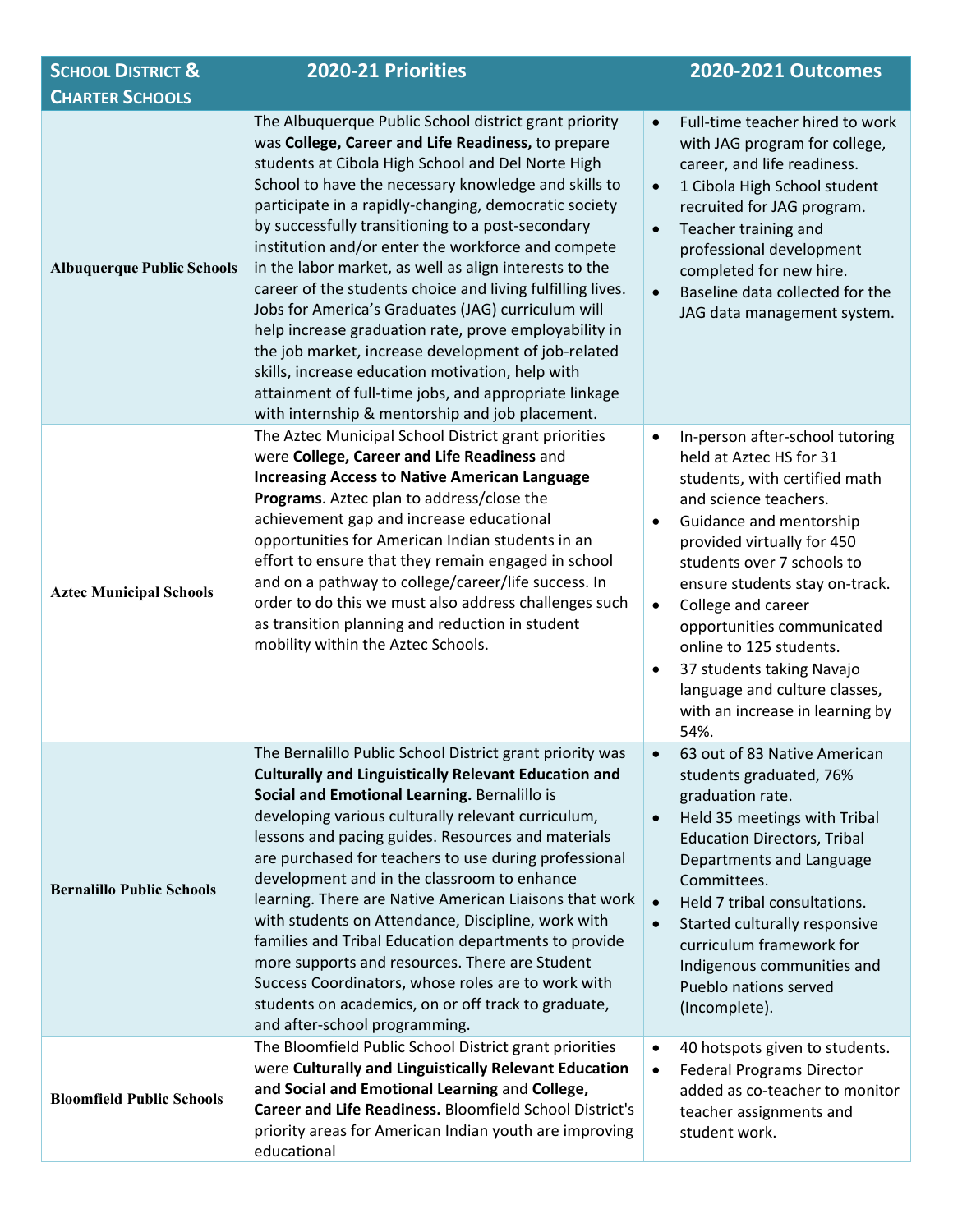|                                               | opportunities to keep them engaged in school and on<br>a pathway to college and career readiness through<br>culturally responsive teaching, the development of<br>cultural competence, cultural identity and addressing<br>challenges that exist across schools and school<br>systems (i.e. transition planning, reduction in<br>students mobility, addressing achievement gaps).                                                                                                                                                                                                                                                                                                                                                                                                         | 50% of 1,027 students and 256<br>$\bullet$<br>teachers over 7 schools<br>received technology usage and<br>support.<br>5% of 686 students and 80<br>$\bullet$<br>teachers over 3 schools<br>received tutoring and ongoing<br>language and culture support.<br>25% of 1,027 students and 256<br>$\bullet$<br>teachers over 7 schools<br>received support to reduce<br>truancy.                                                                                                                                                                                                                                                                                                                                                                                                |
|-----------------------------------------------|-------------------------------------------------------------------------------------------------------------------------------------------------------------------------------------------------------------------------------------------------------------------------------------------------------------------------------------------------------------------------------------------------------------------------------------------------------------------------------------------------------------------------------------------------------------------------------------------------------------------------------------------------------------------------------------------------------------------------------------------------------------------------------------------|-----------------------------------------------------------------------------------------------------------------------------------------------------------------------------------------------------------------------------------------------------------------------------------------------------------------------------------------------------------------------------------------------------------------------------------------------------------------------------------------------------------------------------------------------------------------------------------------------------------------------------------------------------------------------------------------------------------------------------------------------------------------------------|
| <b>Central Consolidated</b><br><b>Schools</b> | The Central Consolidated School District grant priority<br>was Culturally and Linguistically Relevant Education<br>and Social and Emotional Learning. The Central<br>Consolidated School District is developing a full-time<br>position; Equity Supervisor. This position will be<br>responsible for administering; monitoring,<br>overseeing, and implementing all activities related to<br>family and student supports for the district Equity<br>Council, community and local government<br>partnerships and collaboration to ensure systemic<br>implementation of promoting a culture of diversity<br>and inclusion as it relates to school-based decision<br>making and planning. Utilizing the information from<br>NM PED Yazzie Martinez Website, create a full Equity<br>Council. | Established district parent<br>$\bullet$<br>bylaws.<br>Completed tribal consultation.<br>$\bullet$<br>Hired Equity Supervisor.<br>$\bullet$<br>3 students recruited for Equity<br>$\bullet$<br>Council.<br>Creating a professional<br>$\bullet$<br>development plan.<br>Conducted outreach via social<br>$\bullet$<br>media and website for 5,582<br>students over 16 schools                                                                                                                                                                                                                                                                                                                                                                                               |
| <b>Cuba Independent Schools</b>               | The Cuba Independent School District grant priority<br>was College, Career and Life Readiness and Culturally<br>and Linguistically Relevant Education and Social and<br>Emotional Learning. The district is seeking to<br>streamline the implementation of student and parent<br>supports, resources, programs, communication, and<br>relationship building with respect to cultural identity,<br>language acquisition, self-identity, self-worth, self-<br>esteem, academic success, and student opportunities<br>and access. This will allow a systematic approach to<br>meet the needs of struggling Native American<br>students to allow for healthy growth and<br>development that fits their specific needs.                                                                        | The goal of a 95% graduation<br>$\bullet$<br>rate for Native American<br>students has been achieved in<br>Cuba HS, 100% of seniors<br>graduated.<br>All staff in Cuba elementary,<br>$\bullet$<br>middle and high school<br>received professional<br>development to address racial,<br>cultural, and language<br>divisions.<br><b>Native American students</b><br>$\bullet$<br>improved reading scores by<br>3.4% and improved math<br>scores by 5%.<br>Weekly community zoom<br>$\bullet$<br>meetings were conducted to<br>ensure families and the<br>community were kept abreast<br>during the pandemic.<br>250 students (100% of Native<br>$\bullet$<br>American students) will<br>participate in at least four<br>college, career, and life<br>readiness opportunities. |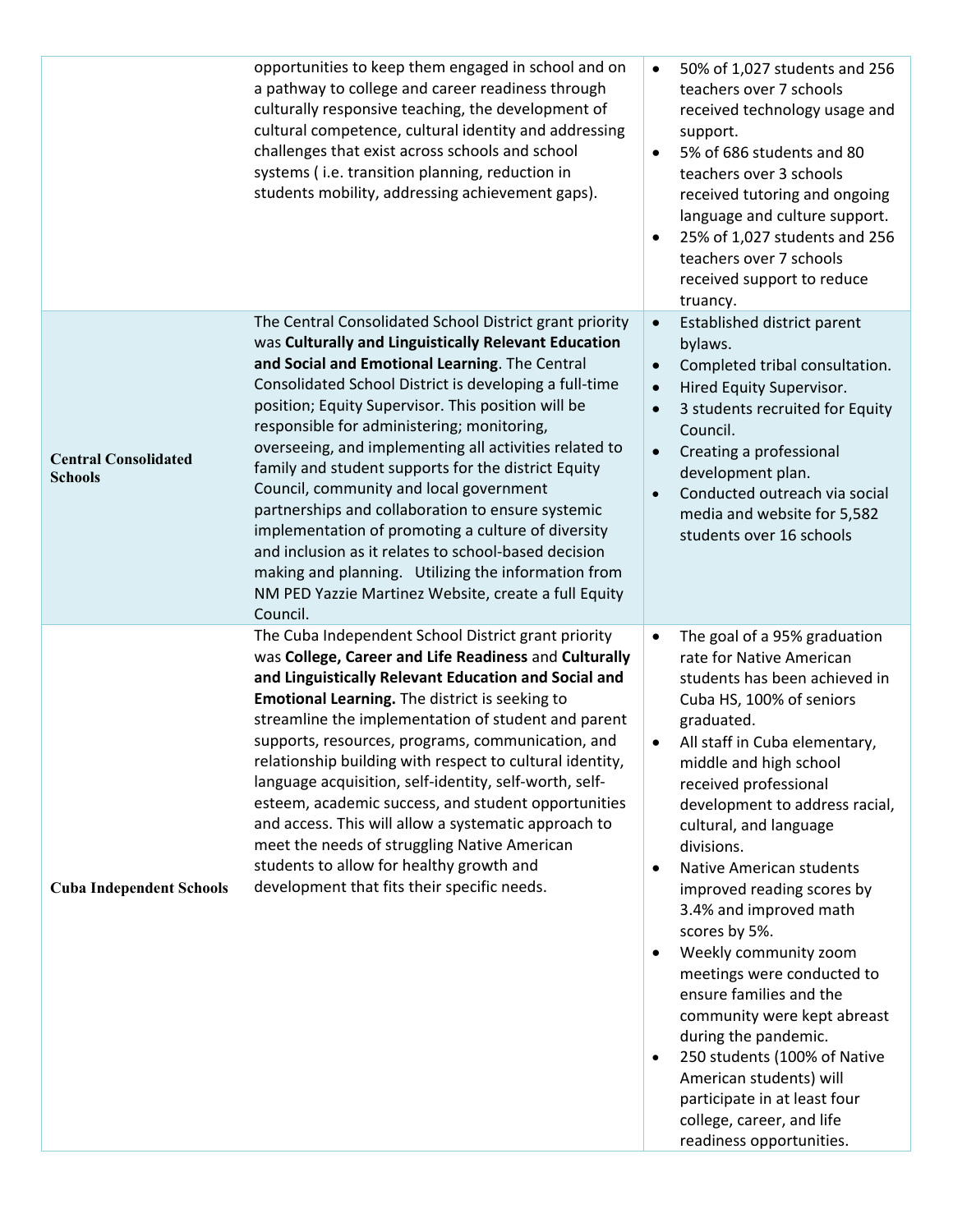| <b>DEAP</b>                      | DEAP Charter School grant priority was Culturally and<br><b>Linguistically Relevant Education and Social and</b><br>Emotional Learning. DEAP proposed program is in<br>strong alignment with the IEA and NMPED priority<br>areas. This proposed program is in alignment with IEA<br>as it creates unique and innovative opportunities to<br>ensure that Native students have access to equitable<br>and culturally relevant learning environments,<br>educational opportunities and culturally relevant<br>instructional materials.                                                                                                                                                                                                                           | DEAP graduated its first class in<br>$\bullet$<br>2021.<br>All students (45) have<br>$\bullet$<br>completed a pair of moccasins<br>and at least 20 cultural learning<br>sessions.<br>A curriculum framework is 60%<br>$\bullet$<br>completed that incorporates<br>DEAP's values and Navajo<br>Nation's standards.<br>Weekly bike rides and<br>meditation along with monthly<br>culinary sessions are hosted for<br>families.<br>10 DEAP staff have weekly<br>culturally responsive PDs. |
|----------------------------------|---------------------------------------------------------------------------------------------------------------------------------------------------------------------------------------------------------------------------------------------------------------------------------------------------------------------------------------------------------------------------------------------------------------------------------------------------------------------------------------------------------------------------------------------------------------------------------------------------------------------------------------------------------------------------------------------------------------------------------------------------------------|-----------------------------------------------------------------------------------------------------------------------------------------------------------------------------------------------------------------------------------------------------------------------------------------------------------------------------------------------------------------------------------------------------------------------------------------------------------------------------------------|
| <b>Dream Diné Charter School</b> | Dream Dine Charter School grant priority was<br><b>Increasing Access to Native American Language</b><br>Programs. The purpose of the program is to revitalize<br>the Navajo Language due to the language loss. The<br>students are not learning the Navajo language at<br>home and the school will provide language classes to<br>teach them. Evening classes will be taught to teach<br>parents the Navajo language. A leadership team is<br>established at our school which includes, Parents,<br>Teachers, Community Members, Navajo Nation<br>entities and Volunteers. The program incorporates<br>cultural values and traditions is the basis towards<br>cross curricular, including STEM skills, Health and<br>Wellness, and Social Emotional Learning. | Project-based learning activities<br>$\bullet$<br>centered on Dine Curriculum<br>occurred for nine weeks.<br>34% of students showed<br>$\bullet$<br>growth in Dine language.<br>There was 10% student growth<br>$\bullet$<br>in IStation Reading.<br>After-school tutoring offered<br>$\bullet$<br>online for reading, math, Dine<br>language, and social emotional<br>learning.                                                                                                        |
| <b>Dulce</b>                     | Dulce Independent Schools grant priority was College,<br><b>Career and Life Readiness, Culturally and</b><br><b>Linguistically Relevant Education and Social and</b><br><b>Emotional Learning, Culture and Identity</b><br>Development and Increasing Access to Native<br>American Language Programs. DISD-DHS will increase<br>applied academics through the implementation of CTE<br>courses, certificate programs, dual credit course, and<br>associate programs through our local colleges.                                                                                                                                                                                                                                                               | EOY report not provided,                                                                                                                                                                                                                                                                                                                                                                                                                                                                |
| <b>Espanola Public Schools</b>   | Espanola Public School District grant priorities were<br><b>Culturally and Linguistically Relevant Education and</b><br>Social and Emotional Learning, Culture and Identity<br>Development, College, Career and Life Readiness and<br><b>Increasing Access to Native American Language</b><br><b>Programs.</b> The goal of the program is to learn the<br>TEWA language before it is lost. Scope and sequence<br>are in place as well as a partnership with the TEWA<br>Woman United in helping students cope with social,<br>emotionally and sexuality boundaries within the<br>context of the pueblo's culture and expectations. In<br>collaboration with the TEWA Woman united we have<br>a curriculum for our Native students that deal with              | 240 students had home checks<br>$\bullet$<br>and received needed services                                                                                                                                                                                                                                                                                                                                                                                                               |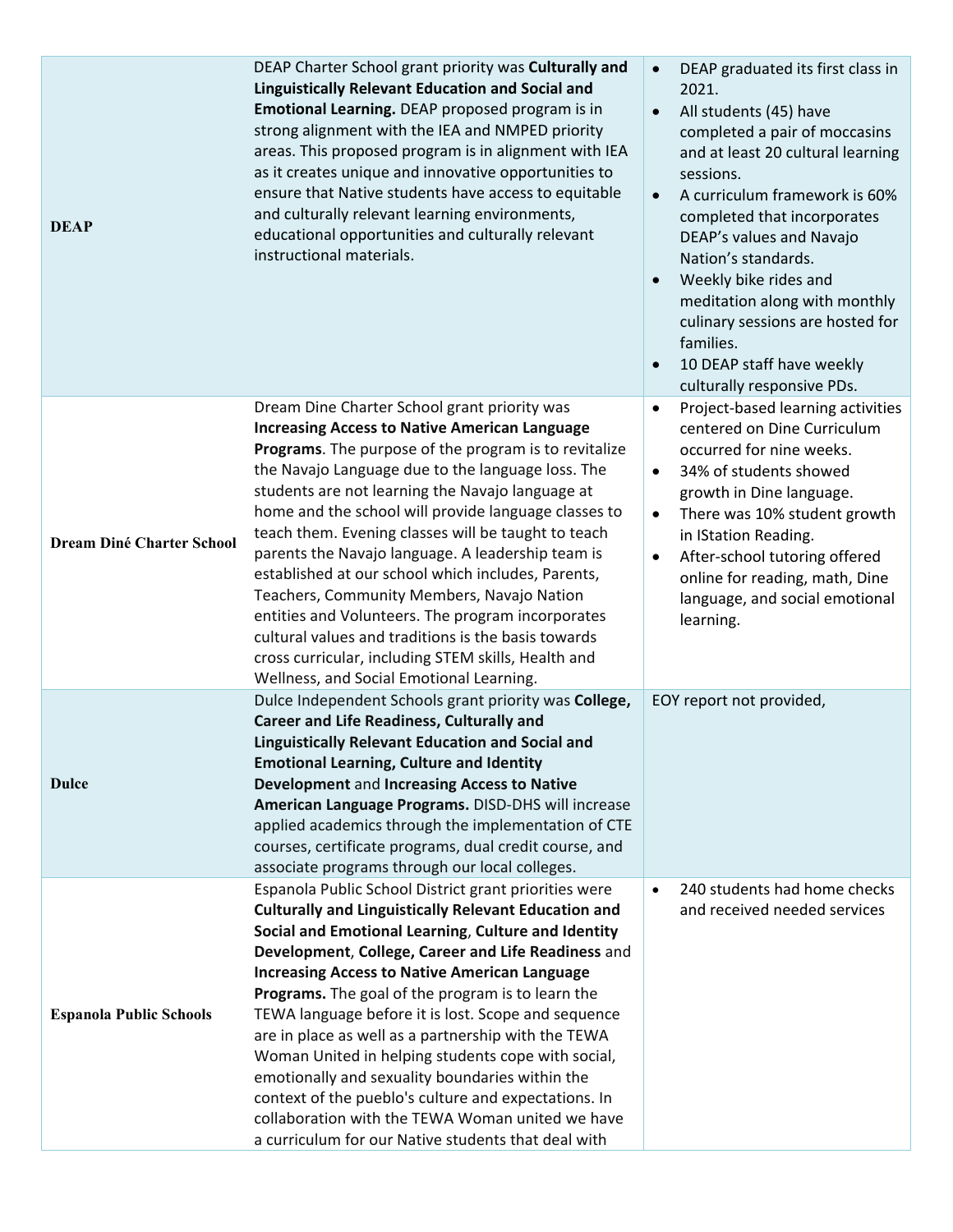|                                                 | social and emotional learning, through the traditions<br>of the culture within the pueblo.                                                                                                                                                                                                                                                                                                                                                                                                                                                                                                                                                                                                                                                                                                                                                 |                                                                                                                                                                                                                                                                                                                                                                                                                                                                                              |
|-------------------------------------------------|--------------------------------------------------------------------------------------------------------------------------------------------------------------------------------------------------------------------------------------------------------------------------------------------------------------------------------------------------------------------------------------------------------------------------------------------------------------------------------------------------------------------------------------------------------------------------------------------------------------------------------------------------------------------------------------------------------------------------------------------------------------------------------------------------------------------------------------------|----------------------------------------------------------------------------------------------------------------------------------------------------------------------------------------------------------------------------------------------------------------------------------------------------------------------------------------------------------------------------------------------------------------------------------------------------------------------------------------------|
| <b>Farmington Municipal</b><br><b>Schools</b>   | Farmington Municipal School District grant priorities<br>were Increasing Access to Native American Language<br>Programs and Culture and Identity Development. A<br>priority area for Native American students at<br>Farmington Municipal Schools (FMS) is to have access<br>to Navajo Bilingual classes and that those classrooms<br>have effective instruction. It is also important to<br>provide students and their families' opportunities to<br>learn more about their identity by providing<br>meaningful cultural workshops conducted by local<br>cultural experts.                                                                                                                                                                                                                                                                 | K-5 proficiency scales were<br>$\bullet$<br>revised, so that K-12<br>proficiency scales are aligned to<br>DODE standards.<br>Partnered with the Indigenous<br>$\bullet$<br>Language Institute to train 10<br>teachers and plan future<br>professional development.<br>Engaged 30 family members<br>$\bullet$<br>over zoom to discuss Navajo<br>Core Values and impact to<br>student learning.<br>Internet services were provided<br>$\bullet$<br>for students with reservation<br>addresses. |
| <b>Gallup McKinley County</b><br><b>Schools</b> | Gallup McKinley County School District grant priority<br>was College, Career and Life Readiness and Culture<br>and Identity Development. GMCS Cultural Education<br>Department will provide; Activities, opportunities and<br>outreach that promotes Native language usage,<br>increase parental involvement, increase parent-<br>community-tribal support and collaboration, and<br>provide support with College and Career readiness<br>opportunities for the 20-21 school year. Exposure to<br>and information about Heritage Language classes, and<br>career pathways, GMCS programs, and expectations,<br>as well as tribal information.                                                                                                                                                                                              | 315 students and parents and<br>$\bullet$<br>18 counselors received college<br>and career readiness materials.<br>3,579 students received<br>$\bullet$<br>Heritage Bags and science<br>boards.<br>217 student videos were<br>created and are housed on<br>SharePoint site.<br>32 Heritage Language teachers<br>$\bullet$<br>received professional<br>development from Imagine<br>Learning.                                                                                                   |
| <b>Grant Cibola County</b><br><b>Schools</b>    | Grants Cibola County School District grant priorities<br>were College, Career and Life Readiness and<br><b>Increasing Access to Native American Language</b><br>Programs. Research-based "best practices" show after<br>school tutoring programs work as a strategy to enable<br>students to increase skills in math and reading and<br>build knowledge and confidence to be successful.<br>In the past, parents were required to provide<br>transportation for after school tutoring sessions. In<br>rural New Mexico, transportation poses a significant<br>challenge for families with one vehicle or no vehicle at<br>all. The after school tutoring and transportation was<br>initiated based on recommendations from parents,<br>tribal DOE and tribal leaders to the school district and<br>is in its third year of implementation. | After-school virtual tutoring for<br>$\bullet$<br>185 students.<br>Jetpacks were provided to<br>$\bullet$<br>students and Keres language<br>instruction was provided<br>virtually for 31 students.<br>Learning materials and student<br>$\bullet$<br>packets were created by all<br>teaching staff to students with<br>minimal internet access.<br>STE(A)M Conference was<br>$\bullet$<br>virtual for students, parents,<br>and teaching staff                                               |
| <b>Gordon Bernell</b>                           | Gordon Bernell Charter School grant priority was<br>College, Career and Life Readiness- which is at the<br>core of this proposal, but at the heart of the GBCS<br>mission is relevancy (cultural and identity<br>development) and social and emotional learning and<br>so the NMPED priority areas naturally align in this<br>proposal. The target population is Job Corps, where<br>students from all over the state (most from the Navajo                                                                                                                                                                                                                                                                                                                                                                                                | <b>Hired Tribal Consultant and</b><br>$\bullet$<br><b>GBCS Indian Education</b><br>Consultant.<br>Student surveys around<br>$\bullet$<br>curriculum and instruction,<br>social emotional learning, and<br>career and college transition<br>created three focus groups.                                                                                                                                                                                                                       |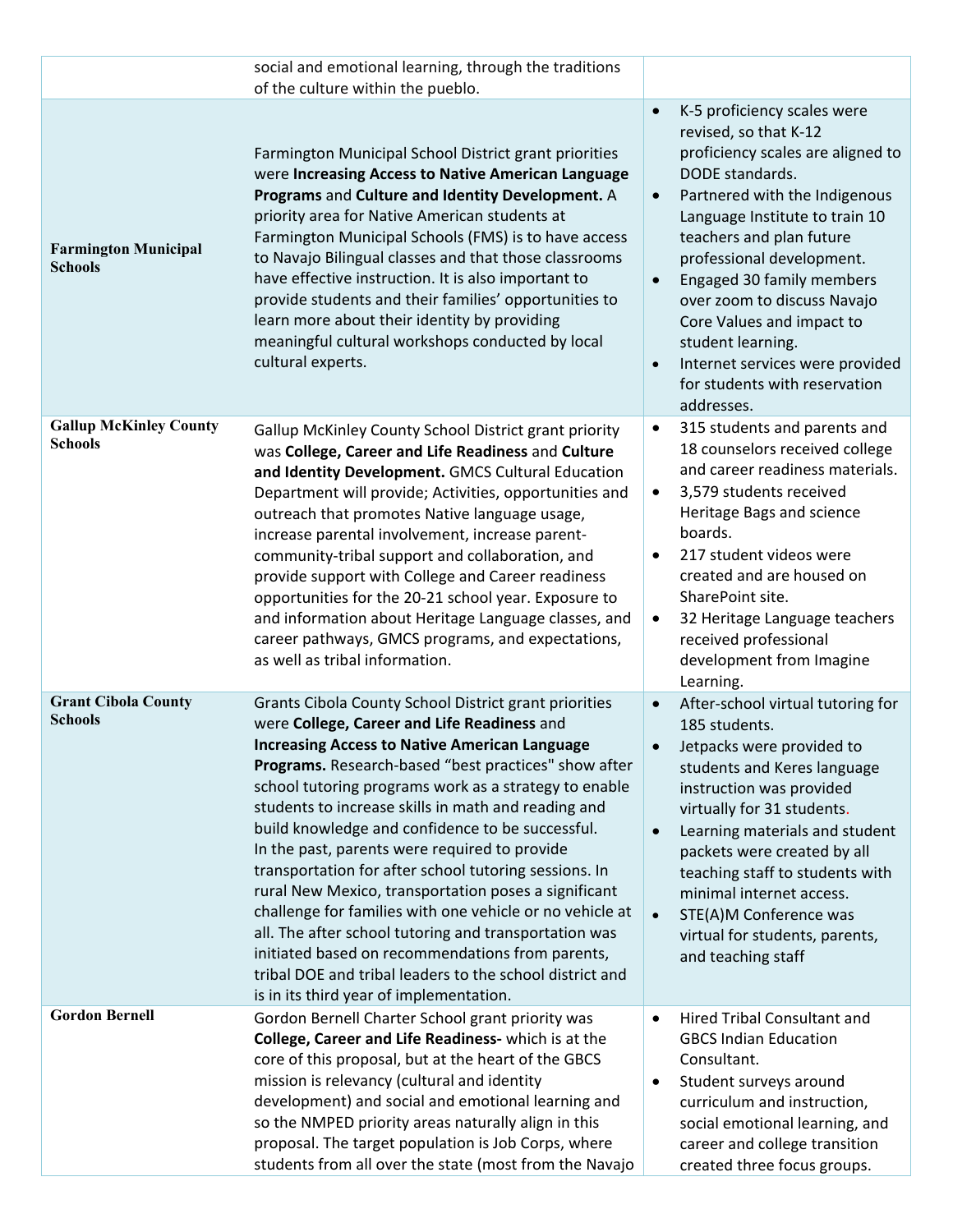| <b>Hozho Academy</b>  | Nation) live in dorms, and acquire a trade while<br>earning a High School Diploma.                                                                                                                                                                                                                                                                                                                                                                                                                                                                                                                                                                                                                                                                                                                                                                                                                                                                                  | Guest speakers and developing<br>$\bullet$<br>an Indian Ed Library at the Job<br>Corps campus.<br>Weekly Indian Education Team<br>meetings and monthly staff-<br>wide Equity meetings were<br>held.<br>84% of students showed<br>proficiency in numeracy, 51%<br>of students met literacy goal of<br>2 level gains.<br>Licensed 520 Teacher                                                  |
|-----------------------|---------------------------------------------------------------------------------------------------------------------------------------------------------------------------------------------------------------------------------------------------------------------------------------------------------------------------------------------------------------------------------------------------------------------------------------------------------------------------------------------------------------------------------------------------------------------------------------------------------------------------------------------------------------------------------------------------------------------------------------------------------------------------------------------------------------------------------------------------------------------------------------------------------------------------------------------------------------------|----------------------------------------------------------------------------------------------------------------------------------------------------------------------------------------------------------------------------------------------------------------------------------------------------------------------------------------------------------------------------------------------|
|                       | Hozho Academy Charter grant priority was Culturally<br>and Linguistically Relevant Education and Social and<br>Emotional Learning. Continually refining our<br>curriculum to have culturally relevant materials<br>available for our students and personnel who speak<br>the language to continually reinforce the educational<br>needs of our students.                                                                                                                                                                                                                                                                                                                                                                                                                                                                                                                                                                                                            | $\bullet$<br>Gardening project and arts and<br>$\bullet$<br>crafts program.<br>Cultural calendar<br>$\bullet$<br>Navajo Culture and Language<br>$\bullet$<br>instruction for students.                                                                                                                                                                                                       |
| <b>Jemez Mountain</b> | Jemez Mountain Public School District grant priority<br>was Increasing Access to Native American Language<br>Programs. Teachers work to connect Navajo language<br>to English and Bilingual general education instruction.<br>Our priority is to provide teachers and classroom<br>assistants, working with students in grades K-8, with a<br>well-rounded curriculum and resources designed by<br>Heritage Language teachers that is aligned the Navajo<br>Nation Education Standards (ELD/DINE Language<br>Standards) and common core. Programs and activities<br>will be reviewed to ensure that they are more closely<br>aligned to cultural heritage, language, art, music,<br>dance, environmental and health standards.                                                                                                                                                                                                                                      | 74 students received 45-60<br>$\bullet$<br>minutes of daily Dine language<br>instruction.<br>Lesson plans were created and<br>$\bullet$<br>reviewed by educational<br>leadership.<br>Weekly meetings with the<br><b>Professional Learning</b><br>Community were conducted.<br>Quarterly virtual meetings were<br>$\bullet$<br>conducted with IEC Committee.                                  |
| <b>Las Cruces</b>     | Las Cruces Public School District grant priorities were<br>College, Career and Life Readiness and Culturally and<br><b>Linguistically Relevant Education and Social and</b><br>Emotional Learning. Based on best practice and<br>feedback from different stakeholders LCPS identified<br>the need to establish a mentor program that will<br>specifically focus on serving Native American students.<br>This mentoring program will provide mentorship and<br>identity support for high school and middle school<br>students, with priority given to high school students.<br>This aligns with LCPS strategic plan of serving all<br>students in the district. The timeline for this mentor<br>program will be determined once the funds are<br>released to pay the mentors. Once the funds are<br>released, LCPS will partner with New Mexico State<br>University (NMSU) to identify mentors to work directly<br>with LCPS high school and middle school students. | 10 students received mentoring<br>from the NMSU American<br>Indian Program at least once a<br>week for 27 weeks.<br>A Canvas course was created<br>$\bullet$<br>for the mentoring program,<br>with weekly mentoring<br>meetings with guest speakers.<br>NMSU faculty, Dr. Badoni,<br>$\bullet$<br>delivered professional<br>development and curriculum<br>development for 2,000<br>teachers. |
| <b>Los Lunas</b>      | Did not use funding                                                                                                                                                                                                                                                                                                                                                                                                                                                                                                                                                                                                                                                                                                                                                                                                                                                                                                                                                 |                                                                                                                                                                                                                                                                                                                                                                                              |
| Magdalena             | Magdalena Municipal School District grant priority was<br>College, Career and Life Readiness. Tutoring will be<br>held on Mondays and Wednesdays from 4-5 beginning<br>August 27 and will continue throughout the school                                                                                                                                                                                                                                                                                                                                                                                                                                                                                                                                                                                                                                                                                                                                            | <b>College and Career Navigator</b><br>works with kids in grades 7-12<br>Friday school and summer<br>school for students who need                                                                                                                                                                                                                                                            |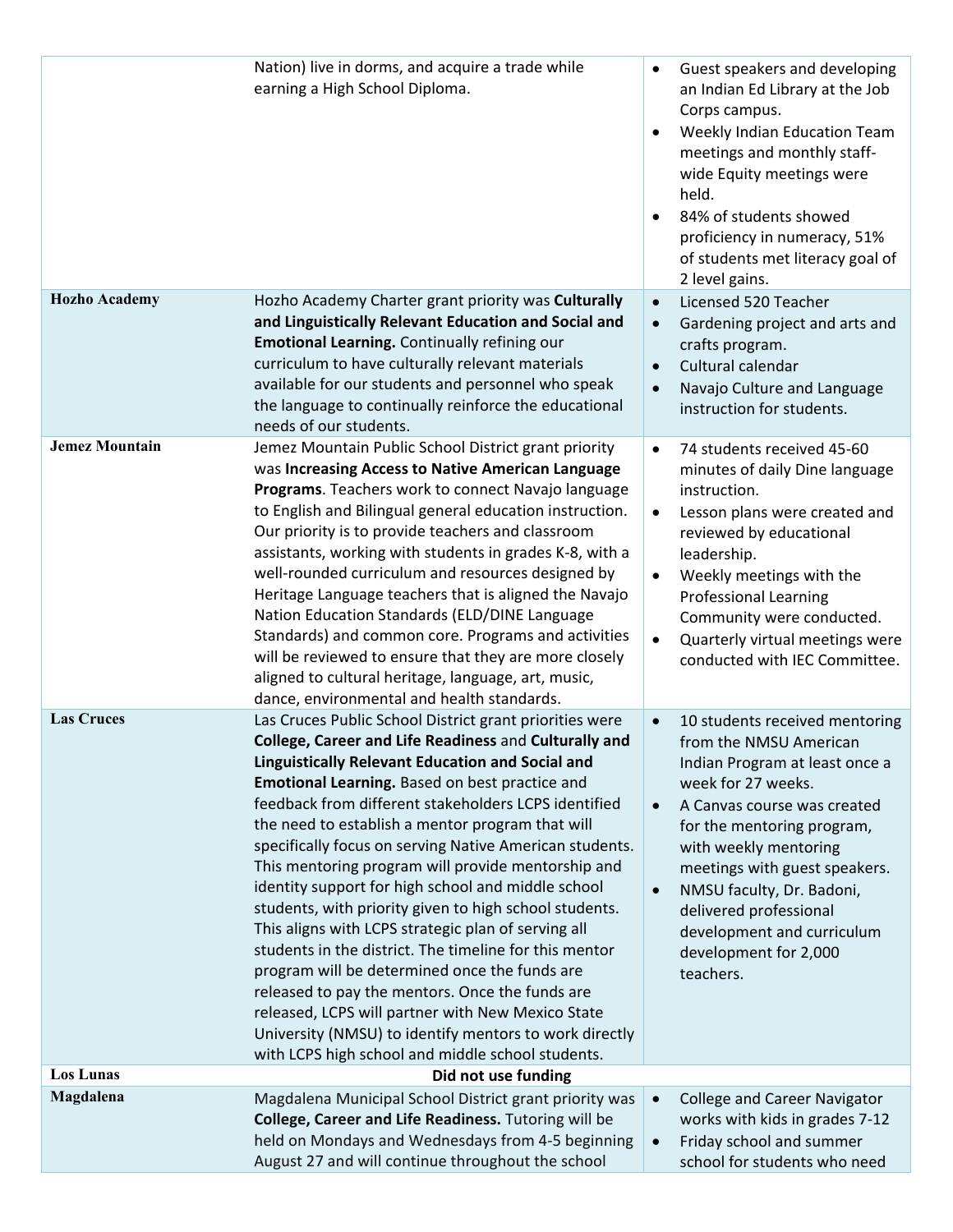|                                                     | year until May 6, 2021. Certified teachers and EAs will<br>provide tutoring in all core content areas. High School<br>Navajo students recovering credit can stay during<br>tutoring or come in on Fridays to work on their<br>courses through Edgenuity. Elementary Navajo<br>students who are scoring significantly below in math<br>on the Cognia math benchmark and progress<br>monitoring assessments will be required to stay after<br>school for additional intervention through Beyond<br>Textbooks Reteach. In particular, Navajo EL and SWD,<br>will be targeted for additional intervention support.<br>The Special Education elementary interventionist will<br>work closely with these students in both math and<br>reading intervention during small group pull-outs.                                                                                                                                                                                                                          | credit recovery, tutoring and<br>supports.<br>100% of junior and seniors are<br>$\bullet$<br>enrolled in career readiness<br>courses such as metal<br>fabrication, automotive<br>technology, business computer<br>applications and culinary arts.<br>20% of students enrolled in<br>$\bullet$<br>college courses online through<br>WNMU.<br>Career interest survey and next<br>$\bullet$<br>step plans were created for 15<br>students.<br>Virtual college fairs, career<br>$\bullet$<br>readiness workshop and guest<br>speakers were offered. |
|-----------------------------------------------------|-------------------------------------------------------------------------------------------------------------------------------------------------------------------------------------------------------------------------------------------------------------------------------------------------------------------------------------------------------------------------------------------------------------------------------------------------------------------------------------------------------------------------------------------------------------------------------------------------------------------------------------------------------------------------------------------------------------------------------------------------------------------------------------------------------------------------------------------------------------------------------------------------------------------------------------------------------------------------------------------------------------|-------------------------------------------------------------------------------------------------------------------------------------------------------------------------------------------------------------------------------------------------------------------------------------------------------------------------------------------------------------------------------------------------------------------------------------------------------------------------------------------------------------------------------------------------|
| <b>Middle College High School</b><br><b>Charter</b> | Middle College High School grant priority was College,<br>Career and Life Readiness. The mission statement of<br>our public charter school states, in part, that the aim<br>of MCHS is to increase student involvement in<br>postsecondary education with an emphasis on serving<br>students of diverse backgrounds who are normally<br>underrepresented at the local, regional, and national<br>levels. A mission specific goal of the school's charter<br>contract focuses on student advancement to college<br>and specifies what success will look like. It explicitly<br>states that the school has set a goal to match or<br>surpass the norm-referenced national benchmark of<br>seventy-eight percent (78%) of early college high<br>school students matriculating to college, with at least<br>seventy percent (70%) of each graduating cohort<br>retaining in college or a post-secondary certificate<br>program beyond their first semester after graduation<br>from Middle College High School. | 93 students received Navajo<br>$\bullet$<br>Government and Indigenous<br>NM history texts and a<br>collection of articles on the<br>Pueblo Revolt.<br>13 students attended summer<br>$\bullet$<br>youth programs hosted on<br>various college campuses.<br>A full-time Student Success<br>$\bullet$<br>Advisor was hired.                                                                                                                                                                                                                       |
| <b>Native American</b><br><b>Community Academy</b>  | NACA Charter School grant priority was Culture and<br><b>Identity Development and Culturally and</b><br><b>Linguistically Relevant Education and Social and</b><br>Emotional Learning. The Land-Based Curriculum<br>Specialist will provide for the study, development,<br>and implementation of environmental educational<br>systems, supporting the development of culture and<br>identity to positively affect the educational success of<br>NACA's students. The Specialist will coordinate<br>student defined land- based performance tasks to<br>educate and to create opportunities for students to<br>explore their unique culture and linguistic heritage.<br>Working with the grade level facilitators and Land-<br>Based Committee, this individual will develop ideas<br>and learning objectives associated with the land-<br>based curriculum.                                                                                                                                                 | 4 land-based learning<br>$\bullet$<br>professional developments<br>were conducted for 77<br>teachers.<br>Garden kits were provided to<br>$\bullet$<br>25 students in K-5.<br>317 students participated in K-<br>$\bullet$<br>10 Dine language classes.<br>6 Dine language classes were<br>$\bullet$<br>provided for families.<br>Keres language classes held a<br>$\bullet$<br>virtual family night.                                                                                                                                            |
| Penasco                                             | The Penasco Independent School District grant<br>priorities were Culture and Identity Development,                                                                                                                                                                                                                                                                                                                                                                                                                                                                                                                                                                                                                                                                                                                                                                                                                                                                                                          | EOY report not provided,                                                                                                                                                                                                                                                                                                                                                                                                                                                                                                                        |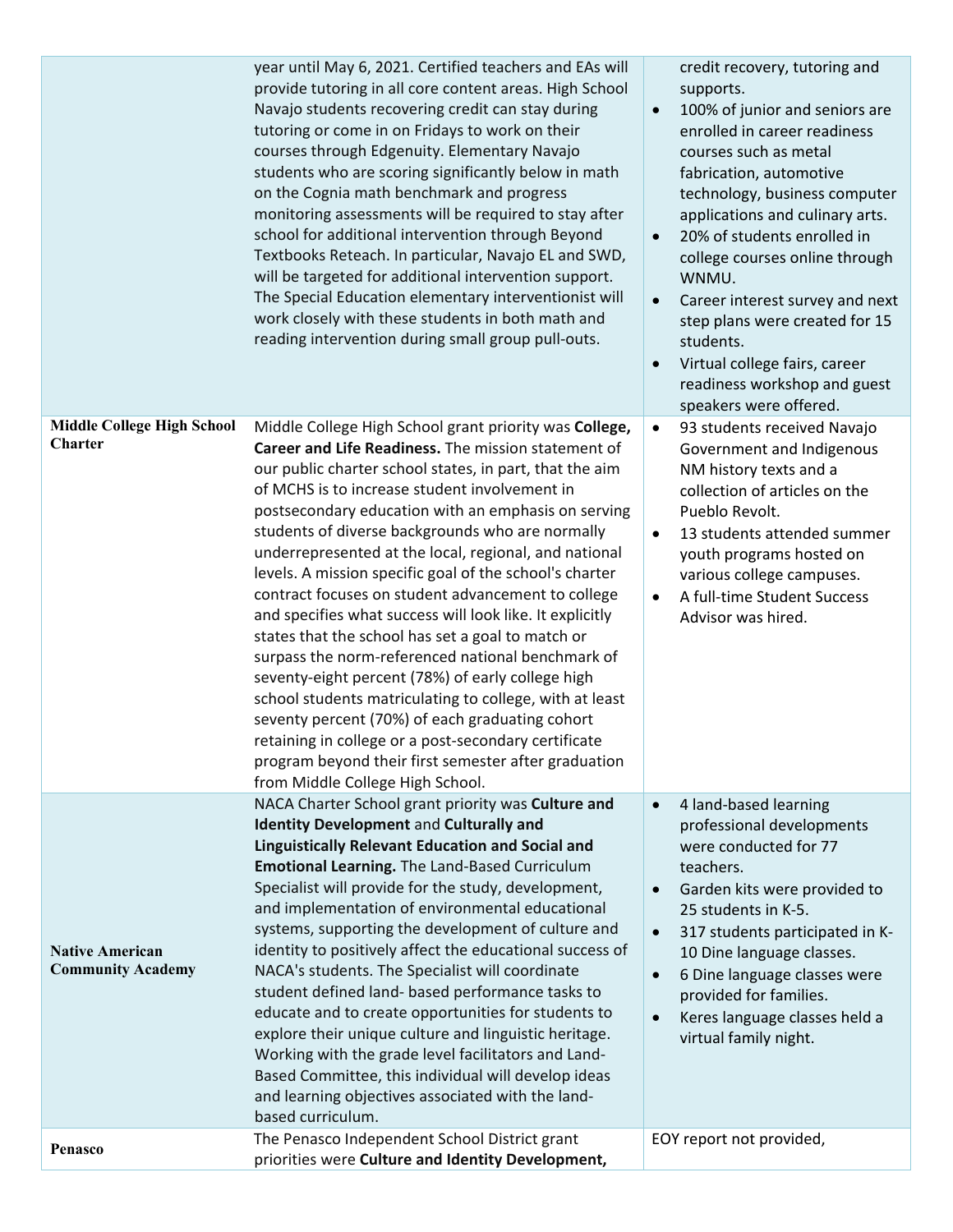|                                  | <b>Culturally and Linguistically Relevant Education and</b><br>Social and Emotional Learning and College, Career<br>and Life Readiness. Penasco plans work through this<br>grant in combination with other grants to serve the<br>social- emotional, academic, language, identity and<br>cultural needs of our Native American students and<br>families. The activities in support of this priority<br>include equity and identity curriculum development<br>and enriched classroom and extended learning<br>opportunities that focus on the culture and identity of<br>native students. The Native American Academic and<br>Student Support Program Coordinator and<br>Student and Family Liaison will lead the Student<br>Equity Council to ensure that curriculum, services,<br>and programs meet the needs of students by giving<br>them a platform to share their needs and concerns.                                                                                                |                                                                                                                                                                                                                                                                                                                  |
|----------------------------------|-------------------------------------------------------------------------------------------------------------------------------------------------------------------------------------------------------------------------------------------------------------------------------------------------------------------------------------------------------------------------------------------------------------------------------------------------------------------------------------------------------------------------------------------------------------------------------------------------------------------------------------------------------------------------------------------------------------------------------------------------------------------------------------------------------------------------------------------------------------------------------------------------------------------------------------------------------------------------------------------|------------------------------------------------------------------------------------------------------------------------------------------------------------------------------------------------------------------------------------------------------------------------------------------------------------------|
| <b>Pojoaque Valley Schools</b>   | Pojoaque Valley Public School District grant priorities<br>were College, Career and Life Readiness and<br><b>Increasing Access to Native American Language</b><br>Programs. Increase parental and community<br>involvement across all schools and grade levels by<br>working collaboratively with community resources<br>tribal partners and tribal committees to improve<br>graduation rates and increase the number of students<br>who pursue higher education. Increase attendance<br>and reduce truancy. The Native American Liaison will<br>monitor student and attendance and academic<br>progress on a very regular basis. Contact will be made<br>by liaison to families and tribal education agencies<br>when appropriate. The liaison will work with students<br>to complete missing work and monitor academic<br>progress.                                                                                                                                                     | Decreased absenteeism<br>$\bullet$<br>through home visits and daily<br>phone calls.<br>Video and audio Tewa language<br>lessons were provided to 358<br>students.                                                                                                                                                |
| <b>Rio Rancho Public Schools</b> | The Rio Rancho Public School District grant priorities<br>were College, Career and Life Readiness, Culture and<br><b>Identity Development and Increasing Access to</b><br>Native American Language Programs. This is well<br>aligned to the NMPED vision; Provide a culturally,<br>linguistically responsive education to ALL students in<br>New Mexico to prepare them socially, emotionally and<br>academically for success in college, career and life.<br>Several best practices are implemented to meet the<br>diverse needs of all learners, including; cooperative<br>learning, flexible grouping, and language/content<br>integration, scaffold supports that are closely<br>monitored and removed as appropriate, and<br>differentiated teaching for learning. Job embedded,<br>and ongoing professional development for all teachers<br>also supports and ensure success for all students.<br>Every student deserves a high quality educational<br>experience for their future. | Professional development on<br>٠<br>culturally and linguistically<br>responsive teaching was<br>provided for 50 teachers.<br>Regular check-ins for 500<br>$\bullet$<br>students to ensure social<br>emotional well-being and<br>academic wellness.<br>Community engagement<br>$\bullet$<br>events were provided. |
| <b>Ruidoso Municipal Schools</b> | The Ruidoso Municipal School District grant priority<br>was College, Career and Life Readiness, and Culturally<br>and Linguistically Relevant Education and Social and                                                                                                                                                                                                                                                                                                                                                                                                                                                                                                                                                                                                                                                                                                                                                                                                                    | Parent committee has been<br>formed to discuss the needs of<br>the students.                                                                                                                                                                                                                                     |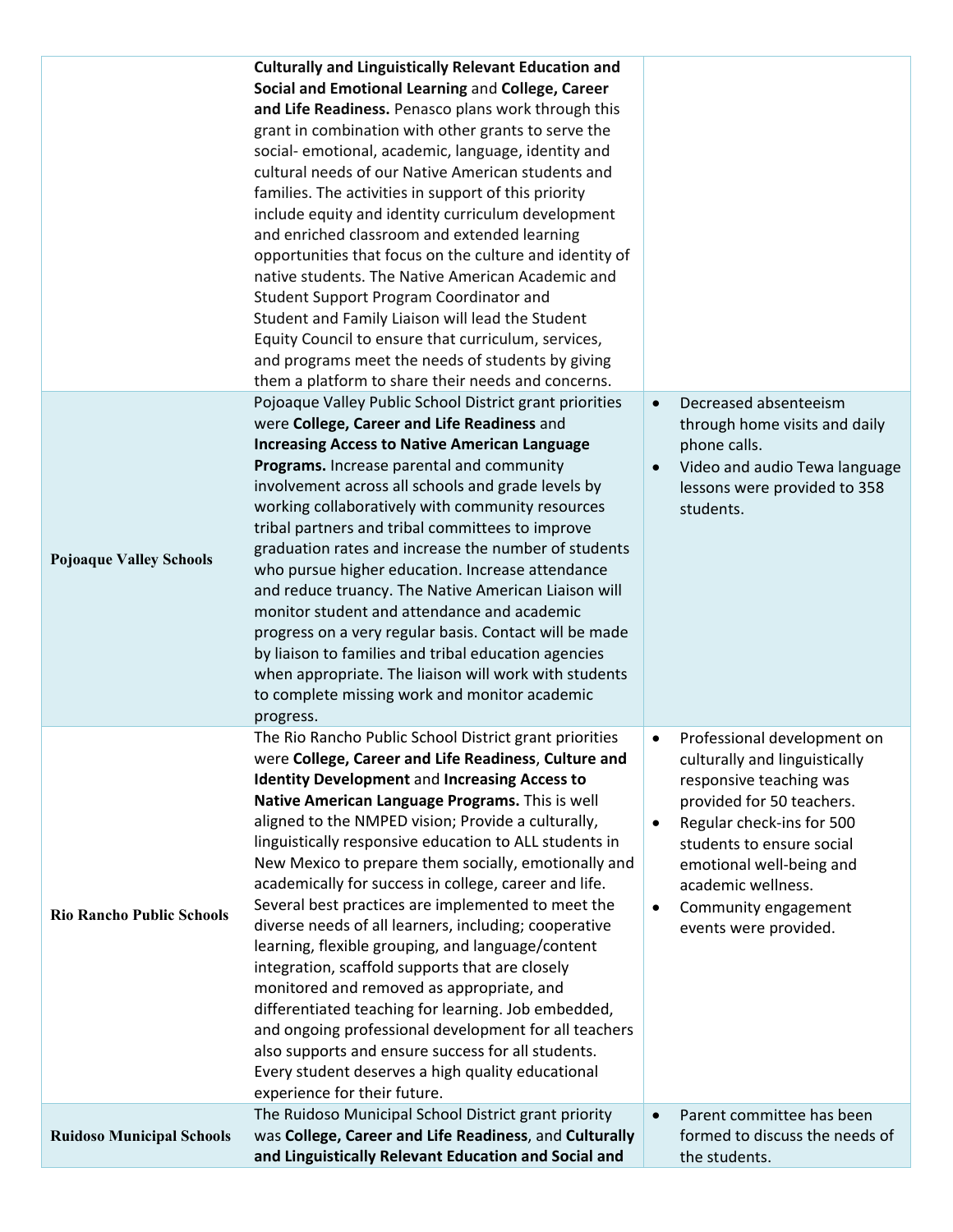|                               | <b>Emotional Learning.</b> The goals of the Ruidoso<br>Municipal School District, in serving our Native<br>American students; 1) to improve attendance and<br>reduce truancy; 2) to improve educational<br>opportunities; and 3) to improve student outcomes by<br>strengthening culturally responsive learning<br>environments. Ruidoso Municipal School District<br>would like to improve the educational opportunities<br>for Native American students by addressing challenges<br>with student attendance, academic achievement, and<br>by strengthening culturally responsive learning<br>environments.                                                                                                                                                                                                                                                                                                                                                               | Outreach was provided through<br>telephone, email and home<br>visits.<br>Supplied chrome books and wi-<br>fi hotspots along with delivered<br>meals to students on the<br>reservation.                                                                                                                                                                                                                                                                                                                                                                                                                                                                                                                                                                                                                                                                                           |
|-------------------------------|----------------------------------------------------------------------------------------------------------------------------------------------------------------------------------------------------------------------------------------------------------------------------------------------------------------------------------------------------------------------------------------------------------------------------------------------------------------------------------------------------------------------------------------------------------------------------------------------------------------------------------------------------------------------------------------------------------------------------------------------------------------------------------------------------------------------------------------------------------------------------------------------------------------------------------------------------------------------------|----------------------------------------------------------------------------------------------------------------------------------------------------------------------------------------------------------------------------------------------------------------------------------------------------------------------------------------------------------------------------------------------------------------------------------------------------------------------------------------------------------------------------------------------------------------------------------------------------------------------------------------------------------------------------------------------------------------------------------------------------------------------------------------------------------------------------------------------------------------------------------|
| <b>San Diego Riverside</b>    | San Diego Riverside Charter School grant priorities<br>were Culture and Identity Development and<br><b>Culturally and Linguistically Relevant Education and</b><br>Social and Emotional Learning. The Mission of SDRCS<br>is to strengthen and sustain the unique language and<br>cultural identity of our students and to connect<br>learning with Jemez Pueblo community, values and<br>traditions. To fulfill this mission and to honor the<br>heritage of our students with dignity and respect. It is<br>imperative to SDRCS that as much instruction<br>throughout the day take place in the Towa language.                                                                                                                                                                                                                                                                                                                                                          | EOY report not provided,                                                                                                                                                                                                                                                                                                                                                                                                                                                                                                                                                                                                                                                                                                                                                                                                                                                         |
| <b>Santa Fe Public School</b> | The Santa Fe Public School District grant priority was<br>College, Career and Life Readiness and Culture and<br>Identity Development. Santa Fe Public Schools will<br>support students and families preparing for the<br>transition from high school to post-secondary<br>experiences. This will be accomplished by hiring a<br>College and Career Connection Coordinator. This<br>position will work directly with the Native American<br>Student Services Department. Native American<br>students who prepare for the transition from high<br>school to postsecondary experiences based on a clear<br>understanding of themselves and their mental,<br>physical, spiritual, emotional selves are more likely to<br>weather this transition smoothly. Add to this<br>awareness and development the ability to set goals,<br>organize, communicate, self-advocate, problem solve,<br>and work in teams, and young adults are able to face<br>the challenges of the future. | <b>College and Career Connection</b><br>$\bullet$<br>Coordinator hired.<br>Communicated regularly with<br>$\bullet$<br>parents through weekly emails,<br>webinars, live meetings, flyers<br>and phone calls.<br>Met with students weekly to<br>$\bullet$<br>discuss academic progress and<br>provide support.<br>Creating a Student & Family<br>$\bullet$<br>Toolkit regarding college and<br>career information, specifically<br>for Native American students.<br>Purchasing the Next Step<br>$\bullet$<br>feature in Powerschool to help<br>with gathering data and sharing<br>post-secondary options.<br>2 high schools offered the<br>$\bullet$<br>Identity Project to increase self-<br>esteem.<br>Held free FAFSA workshop with<br>$\bullet$<br>webinars and scholarship<br>opportunities.<br>Provided SAT college test prep<br>and registration for seniors.<br>$\bullet$ |
| <b>Six Directions</b>         | Six Directions Indigenous Charter School grant priority<br>was Culture and Identity Development. The mission<br>of SDIS includes a commitment to: culturally<br>relevant Indigenous education and interdisciplinary                                                                                                                                                                                                                                                                                                                                                                                                                                                                                                                                                                                                                                                                                                                                                        | 10 activities were provided and<br>$\bullet$<br>are provided per year.                                                                                                                                                                                                                                                                                                                                                                                                                                                                                                                                                                                                                                                                                                                                                                                                           |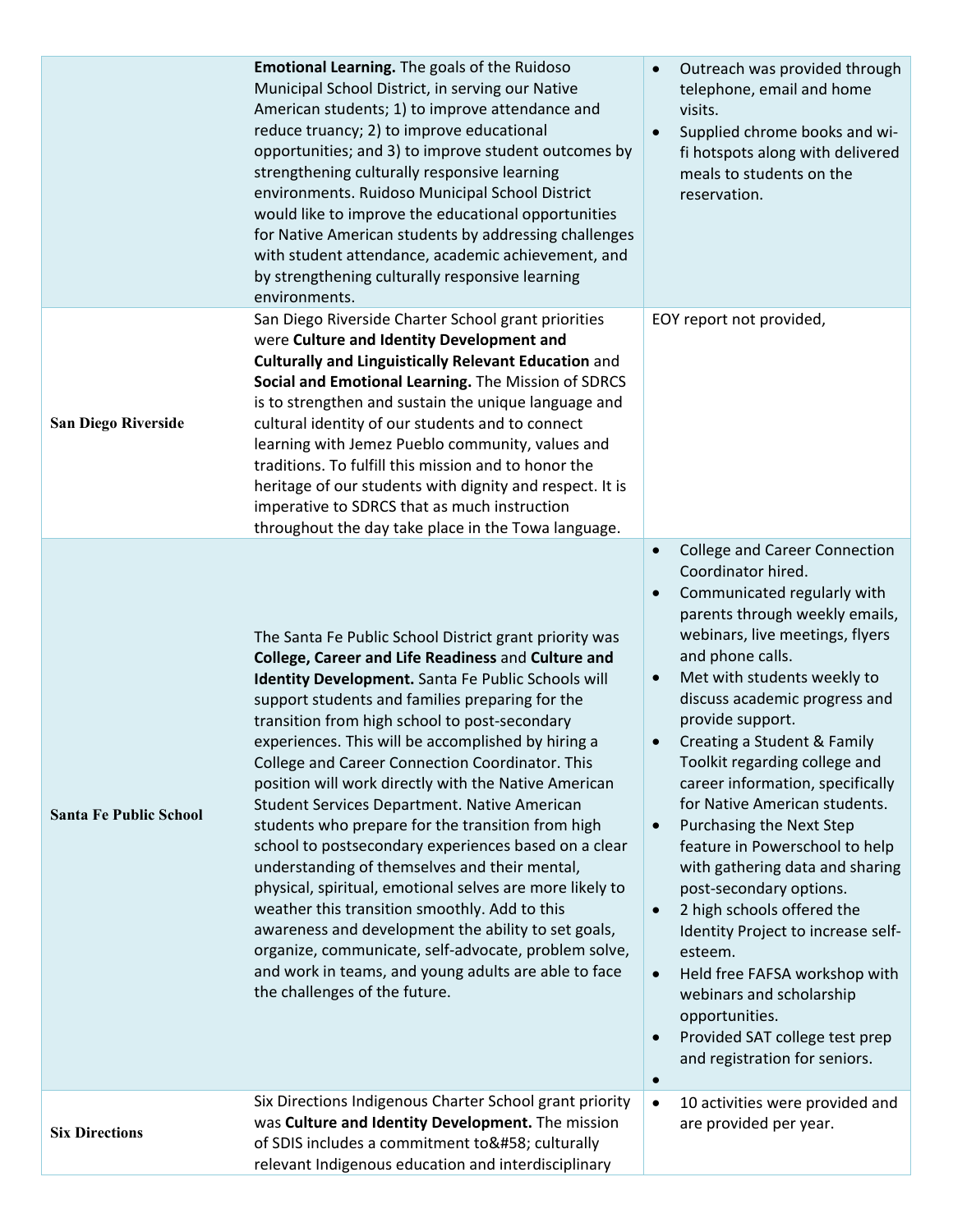|                                 | project-based learning; develop critically conscious<br>students who are engaged in their communities;<br>demonstrate holistic well-being; creating a personal<br>plan for each student for succeeding in post-<br>secondary opportunities. Our program, with the<br>support of IEA funds, seeks to strengthen the<br>competencies of SDIS staff in order to continue<br>developing and implementing the school's mission and<br>vision to establish the conditions for effective teaching<br>and learning that positively affect the educational<br>success of Native American students.                                                                                                                                                                                                                                                                                                                                                                                                   | 3 student-led conferences were<br>held.<br>Parent committee was<br>$\bullet$<br>developed along with<br>communication to parents<br>about students' progress.<br>Culturally relevant books were<br>purchased for 78 students.                                                                                                                                                                                                                                     |
|---------------------------------|---------------------------------------------------------------------------------------------------------------------------------------------------------------------------------------------------------------------------------------------------------------------------------------------------------------------------------------------------------------------------------------------------------------------------------------------------------------------------------------------------------------------------------------------------------------------------------------------------------------------------------------------------------------------------------------------------------------------------------------------------------------------------------------------------------------------------------------------------------------------------------------------------------------------------------------------------------------------------------------------|-------------------------------------------------------------------------------------------------------------------------------------------------------------------------------------------------------------------------------------------------------------------------------------------------------------------------------------------------------------------------------------------------------------------------------------------------------------------|
| <b>Taos Municipal Schools</b>   | The Taos Municipal School District grant priority was<br>College, Career and Life Readiness. Taos Municipal<br>Schools (TMS) is committed to serving all students and<br>supporting their success academically, socially, and<br>emotionally. TMS has met with members of the<br>community as well as the Indian Education Committee<br>to plan out the grant. The grant will be used to<br>support college, career and life readiness for students<br>in elementary through high school.                                                                                                                                                                                                                                                                                                                                                                                                                                                                                                   | 100% of elementary classrooms<br>$\bullet$<br>were provided a classroom<br>library that supports Native<br>American student identity.<br>100% of middle school ELA<br>$\bullet$<br>classrooms were provided a<br>classroom library that supports<br>Native American student<br>identity.<br>80 students participated in<br>$\bullet$<br>credit recovery courses at Taos<br>Pueblo's Red Willow Center.<br>44 students were provided with<br>Tiwa language classes |
| <b>Vista Grande High School</b> | Vista Grande High School grant priority was College,<br>Career and Life Readiness. The need for relevant<br>course content that is applicable to student lives<br>outside of school and the future is reflected in school<br>graduation and attendance rates. VGHS students have<br>clearly expressed their need for classes that prepare<br>them for the workforce, and the VGHS has been<br>creating these programs of study. As the programs of<br>study are developed, we anticipate increases in<br>attendance and graduation rates at VGHS.                                                                                                                                                                                                                                                                                                                                                                                                                                           | EOY report not provided,                                                                                                                                                                                                                                                                                                                                                                                                                                          |
| <b>Walatowa Charter School</b>  | Walatowa Charter High grant priority was College,<br>Career and Life Readiness. WHCS to establish a<br>sustainable computer science curriculum. To date the<br>school does not offer any computer science classes<br>due to insufficient equipment, access to CS resources<br>as well as a lack of qualified teachers and/or<br>facilitators. Grant funding will be utilized to design a<br>CS curriculum with the goal of creating leaders in<br>computer science fields, attracting and engaging those<br>who are traditionally underrepresented with essential<br>computing tools and multidisciplinary opportunities<br>and preparing students for postsecondary educational<br>success. WHCS CS curriculum will build a sustainable,<br>portable, low-cost CS education for our primarily<br>Native American student population by addressing<br>and overcoming the unique demographic, economic,<br>cultural and institutional challenges our diverse rural<br>communities represent. | EOY report not provided,                                                                                                                                                                                                                                                                                                                                                                                                                                          |